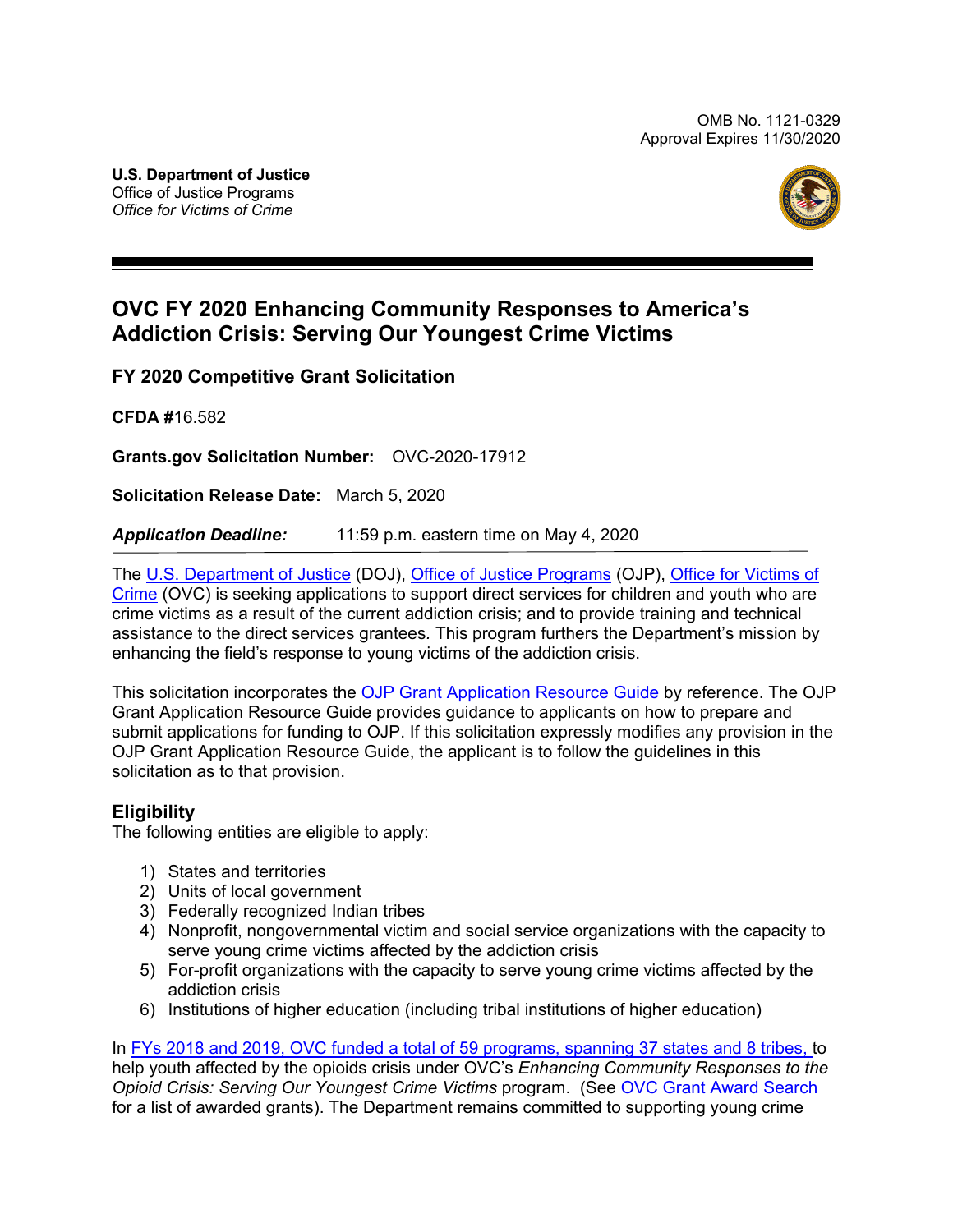victims affected by the Nation's addiction crisis and intends to reach additional communities with grant funding in FY 2020. **Grantees who received FY 2018 or FY 2019 awards under** *OVC's Enhancing Community Responses to the Opioid Crisis: Serving Our Youngest Crime Victims* **program may be eligible for this FY 2020 program if their new proposed project serves a different geographic area or justifies an expanded scope or quantity of services to the original population.**

All recipients and subrecipients (including any for-profit organization) must forgo any profit or management fee.

# **Contact Information**

For technical assistance with submitting an application, contact the Grants.gov Customer Support Hotline at 800–518–4726, 606–545–5035, at [https://www.grants.gov/web/grants/support.html,](https://www.grants.gov/web/grants/support.html) or at [support@grants.gov.](mailto:support@grants.gov) The Grants.gov Support Hotline operates 24 hours a day, 7 days a week, except on federal holidays.

An applicant that experiences unforeseen Grants.gov technical issues beyond its control that prevent it from submitting its application by the deadline must email the OVC contact identified below **within 24 hours after the application deadline** to request approval to submit its application after the deadline. Additional information on reporting technical issues appears under "Experiencing Unforeseen Grants.gov Technical Issues" in the "How To Apply (Grants.gov)" section in the [OJP Grant Application Resource Guide.](https://www.ojp.gov/funding/Apply/Resources/Grant-App-Resource-Guide.htm#howToApply)

For assistance with any other requirements of this solicitation, contact the NCJRS Response Center: toll free at 800–851–3420; via TTY at 301–240–6310 (hearing impaired only); email to grants@ncjrs.gov; fax to 301–240–5830; or web chat at

[https://webcontact.ncjrs.gov/ncjchat/chat.jsp.](https://webcontact.ncjrs.gov/ncjchat/chat.jsp)The NCJRS Response Center operates from 10:00 a.m. to 6:00 p.m., eastern time, Monday through Friday, and from 10:00 a.m. to 8:00 p.m., eastern time on the solicitation closing date.

# **Pre-Application Webinar**

OVC will conduct one pre-application webinar on March 23, 2020, from 1:00 p.m. to 2:00 p.m. eastern time. Participation in the webinar is optional. OVC staff will review the solicitation requirements and conduct a question and answer session with interested potential applicants. You may register for the webinar at: https://www.ovc.gov/grants/webinars.html.

# **Deadline Details**

Applicants must register with Grants.gov at<https://www.grants.gov/web/grants/register.html> prior to submitting an application. All applications are due by 11:59 p.m. eastern time on May 4, 2020.

To be considered timely, an application must be submitted by the application deadline using Grants.gov, and the applicant must have received a validation message from Grants.gov that indicates successful and timely submission. OJP urges applicants to submit applications at least 72 hours prior to the application due date, to allow time for the applicant to receive validation messages or rejection notifications from Grants.gov, and to correct in a timely fashion any problems that may have caused a rejection notification.

An applicant must use the **Add Attachment** button to attach a file to its application. Do not click the paperclip icon to attach files. This action will not attach the files to the application. After

 $\mathfrak{p}$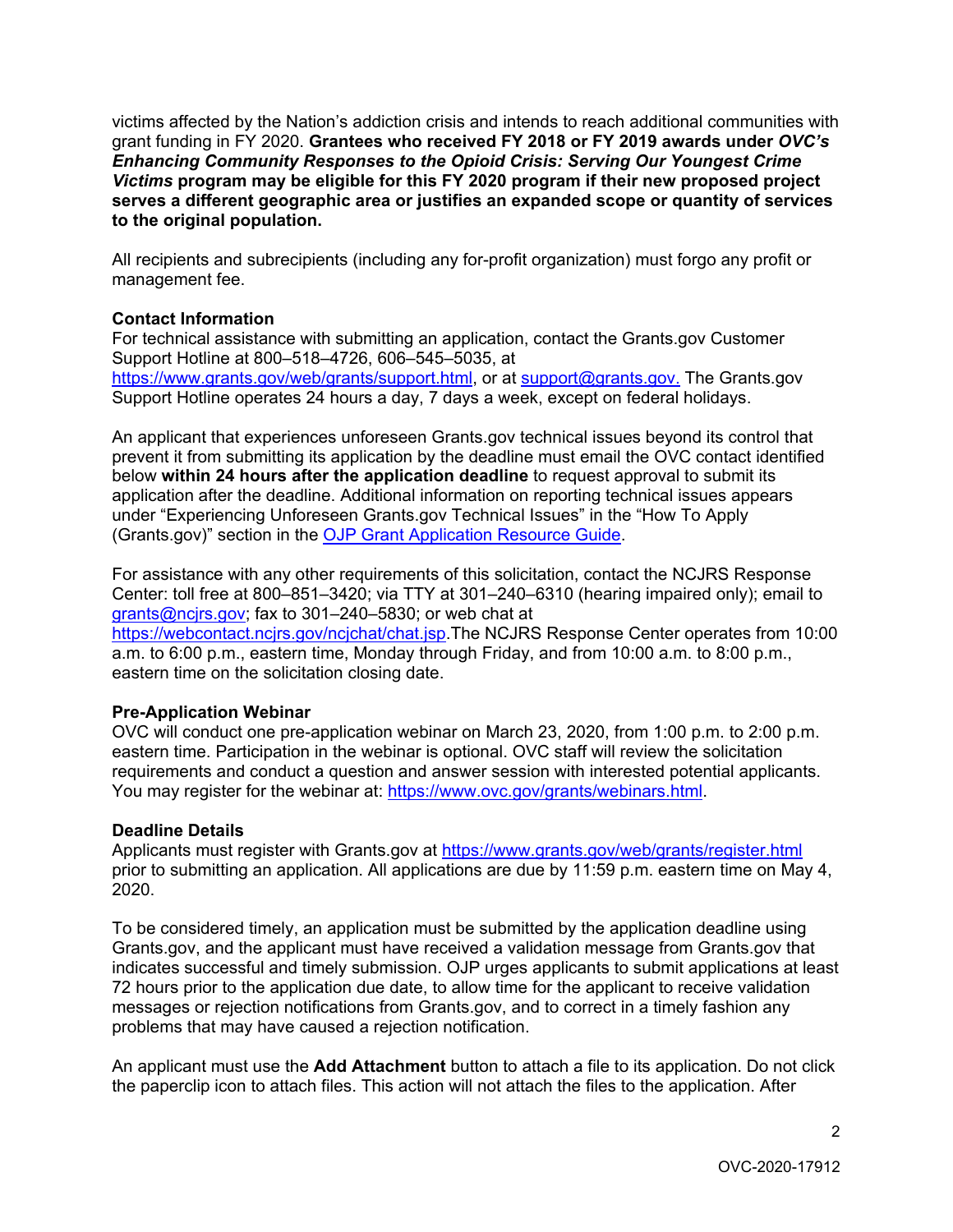adding an attachment, select the **View Attachment** button to confirm you attached the correct file. To remove the file, select the **Delete Attachment** button.

OJP encourages all applicants to read this [Important Notice: Applying for Grants in Grants.gov.](https://ojp.gov/funding/Apply/Grants-govInfo.htm)

For additional information, see the "How to Apply (Grants.gov)" section in the OJP Grant [Application Resource Guide.](https://www.ojp.gov/funding/Apply/Resources/Grant-App-Resource-Guide.htm#howToApply)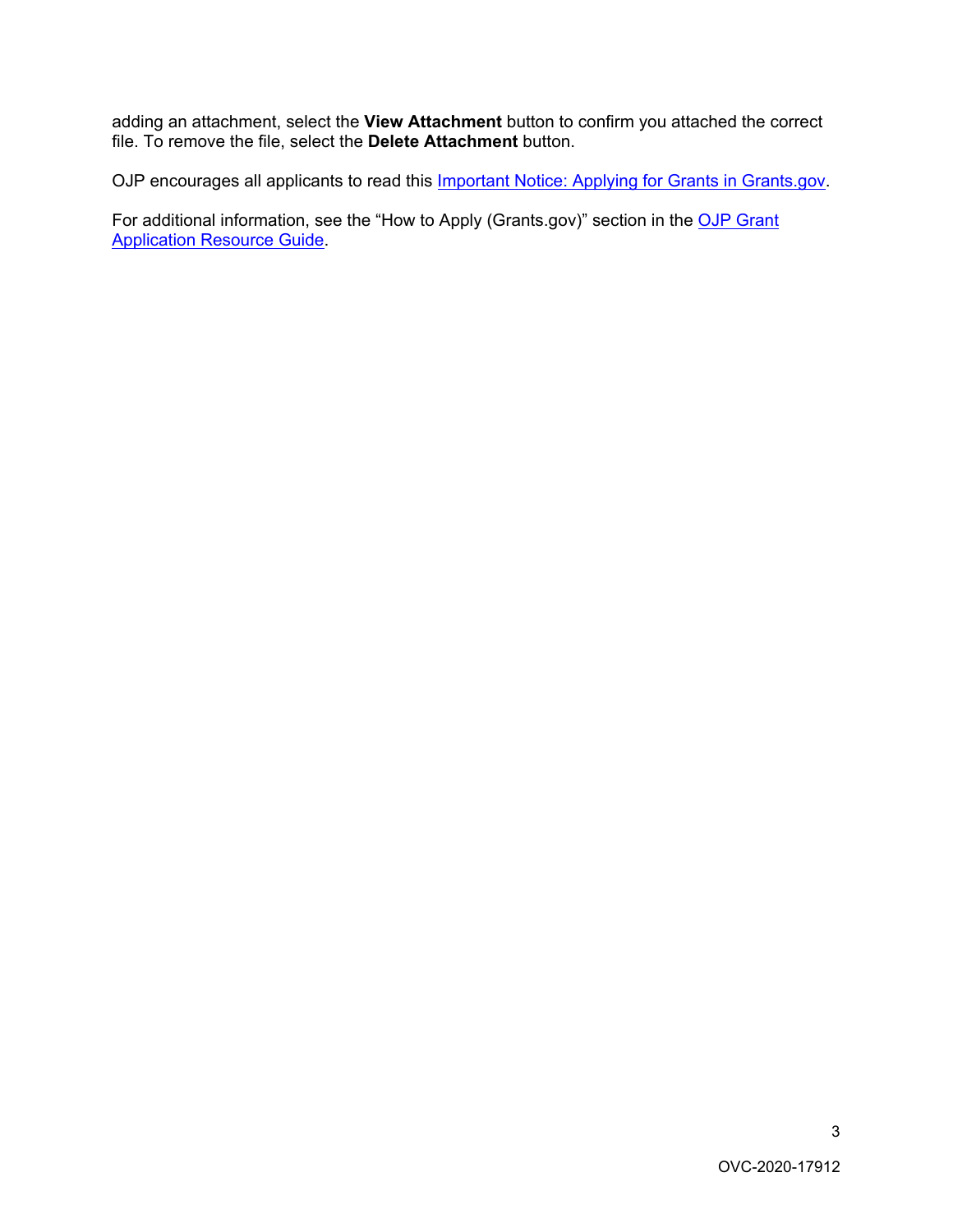# **[Contents](#page-4-0)**

| Limitation on Use of Award Funds for Employee Compensation; Waiver 9           |  |
|--------------------------------------------------------------------------------|--|
| Prior Approval, Planning, and Reporting of Conference/Meeting/Training Costs 9 |  |
|                                                                                |  |
| C.                                                                             |  |
| D.                                                                             |  |
|                                                                                |  |
|                                                                                |  |
| Е.                                                                             |  |
|                                                                                |  |
|                                                                                |  |
|                                                                                |  |
|                                                                                |  |
|                                                                                |  |
|                                                                                |  |
| General Information about Post-Federal Award Reporting Requirements 18         |  |
| G.                                                                             |  |
| Η.                                                                             |  |
| Freedom of Information and Privacy Act (5 U.S.C. 552 and 5 U.S.C. 552a) 19     |  |
|                                                                                |  |
|                                                                                |  |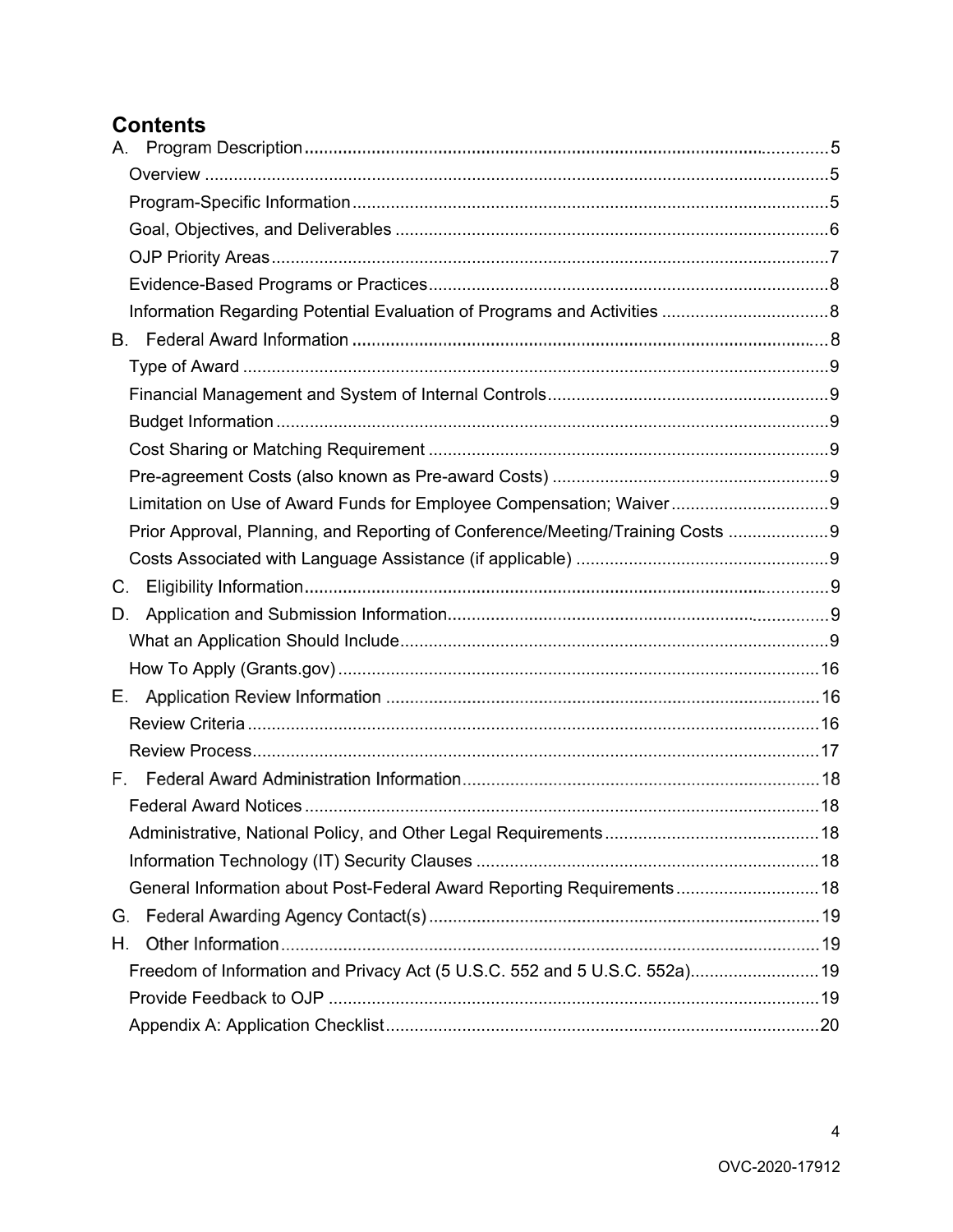# **OVC FY 2020 Enhancing Community Responses to America's Addiction Crisis: Serving Our Youngest Crime Victims CFDA # 16.582**

# <span id="page-4-0"></span>A. **Program Description**

# <span id="page-4-1"></span>**Overview**

This program will provide funding to support (1) direct services to children and youth who are crime victims as a result of the Nation's addiction crisis; and (2) training and technical assistance for the direct services grantees.

**Statutory Authority:** This project is authorized by 34 U.S.C. § 20103(c)(1)(A).

# <span id="page-4-2"></span>**Program-Specific Information**

Under this program, a young victim of the addiction crisis is—

- a child or youth, from newborn to 18 years old;
- a victim of any type of crime<sup>[1](#page-4-3)</sup> (e.g., child abuse or neglect, physical or sexual assault, domestic or family violence, DUI or DWI); and
- impacted by the current addiction crisis (i.e., opioids, methamphetamines, other misused substances, and polysubstance abuse).

Under this program, direct services<sup>[2](#page-4-4)</sup> refer to activities such as-

- providing information about services for young victims impacted by addiction;
- referral to specialized, evidence-based, trauma-informed victim services for children and youth;
- personal advocacy on behalf of a victim;
- accompaniment to meetings, hearings, and appointments;
- medical services including treatment for neonatal abstinence syndrome; and
- emotional support on-scene of a substance overdose or drug-related offense where a young victim is present, as well as continued support after the incident, such as mental health treatment including individual counseling, support groups, and other types of therapy.

Under Purpose Area 1, direct service grantees will support children, youth, and their caregivers—either directly or through a partner—with ongoing services such as mental health treatment, including individual counseling and other types of therapy; advocacy; traumainformed treatment; support groups; and case management. Grantees will build a seamless response to children and families, from identification and initial response to ongoing support services and interventions to longer term follow-up. Purpose Area 1 grantees will work in partnership with local community-based victim service agencies and agencies dedicated to

<span id="page-4-3"></span> $\overline{a}$  $1$  A crime does not have to be reported to police for a child or youth to be eligible to receive services through this program. A more exhaustive list of types of crime victimization can be found on page 18 of the <u>OVC PMT Questionnaire</u>.<br><sup>2</sup> More examples of direct services can be found on pages 19–22 of the [OVC PMT Questionnaire.](https://www.ovc.gov/grants/pdftxt/TVS-questionnaire.pdf)

<span id="page-4-4"></span>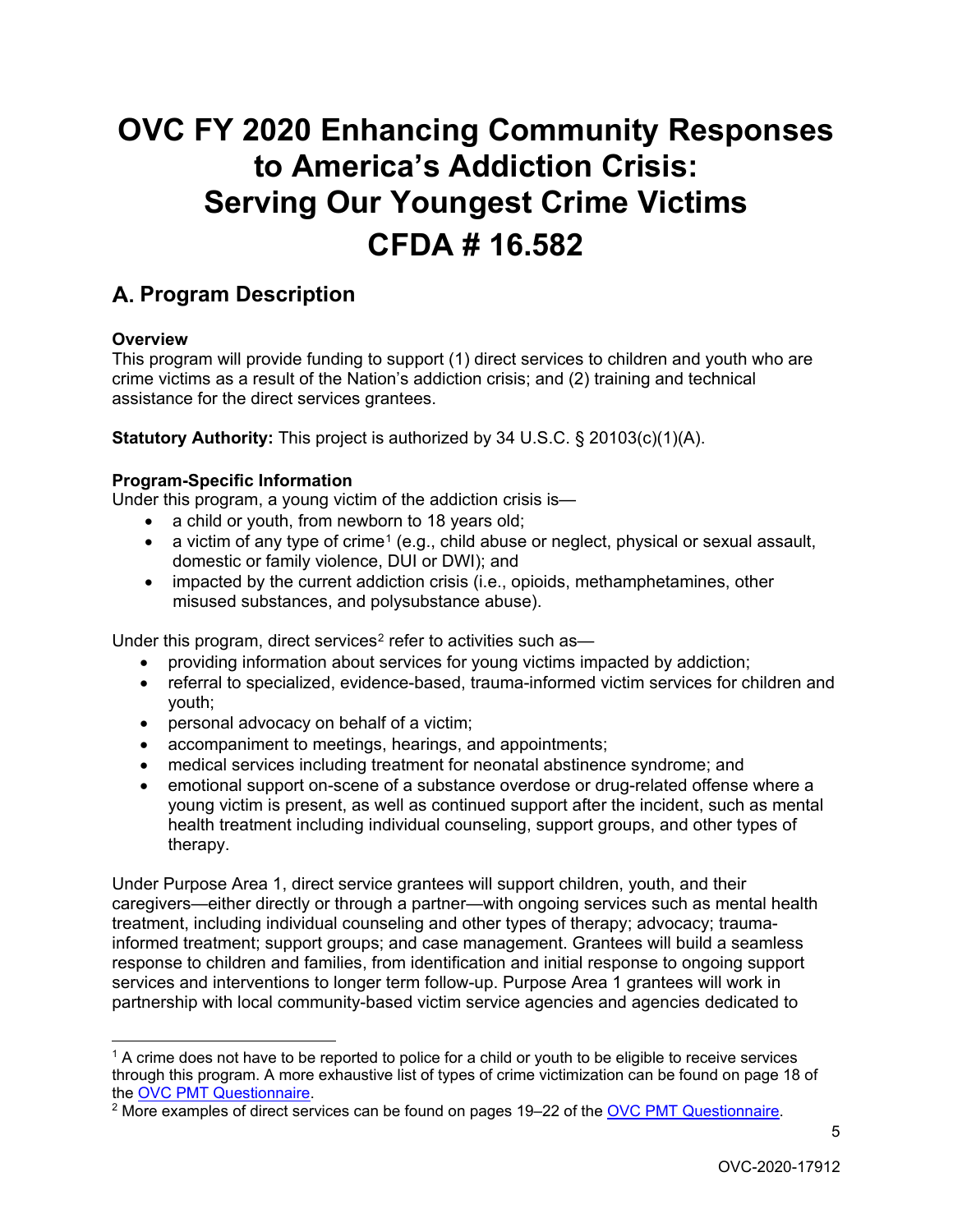substance abuse treatment and recovery so that grantees may refer family members or caregivers to addiction treatment and recovery services that are not provided through this grant (e.g., substance abuse treatment, housing, legal services). Children and youth will be eligible for services in this program regardless of their caregiver's acceptance of services targeted for caregivers.

Under Purpose Area 2: Training and Technical Assistance (TTA), the TTA provider will assist direct service grantees with successful program implementation. The Purpose Area 2 grantee will work in partnership with OVC and other organizations to provide national-scope expertise and support in the areas of victim services and programs that support young victims impacted by addiction.

# **Mandatory Program Requirements**

Grantees will be required to complete the following:

- 1. Submit to OVC the policies and procedures guiding the provision of direct services to young victims and their families, including maintaining confidentiality, protecting personally identifiable information, and ensuring staff suitability to work with minors (post-award).
- 2. Ensure that any staff, partner staff, or service providers working with young victims are trained to work with children and youth affected by crime victimization and substance abuse (particularly of a parent or caregiver).
- 3. Ensure the project coordinator and other key staff participate in required teleconference and in-person trainings with OVC, other grantees, and the OVC TTA provider.
- 4. Provide direct services to children and youth without requiring their parent/caregiver's participation in treatment and services.

# <span id="page-5-0"></span>**Goal, Objectives, and Deliverables**

The primary goal of this program is to provide direct services and support to children and youth who are crime victims as a result of the addiction crisis.

Under Purpose Area 1, program objectives are to—

- 1) increase the quality and quality of direct services, including treatment for infants suffering from neonatal abstinence syndrome, and support to children, youth, and their caregivers;
- 2) provide assistance or referrals to other essential services for young victims and their families/caregivers;
- 3) collaborate with and provide training to local partners;
- 4) improve outcomes for child and youth victims, depending on types of services provided (e.g., health and wellbeing, family stability, school outcomes); and
- 5) use local data sources to identify and address the most pressing local needs.

Under Purpose Area 2 objectives are to—

- 1) deliver technical assistance to ensure that quality services are provided to children, youth, and their caregivers;
- 2) offer support to identify and provide other types of assistance, essential services, and referral sources for young victims and their families and caregivers;
- 3) aid effective collaboration with, and provide training for, local partners;
- 4) assist direct service grantees with documenting improved outcomes for victims;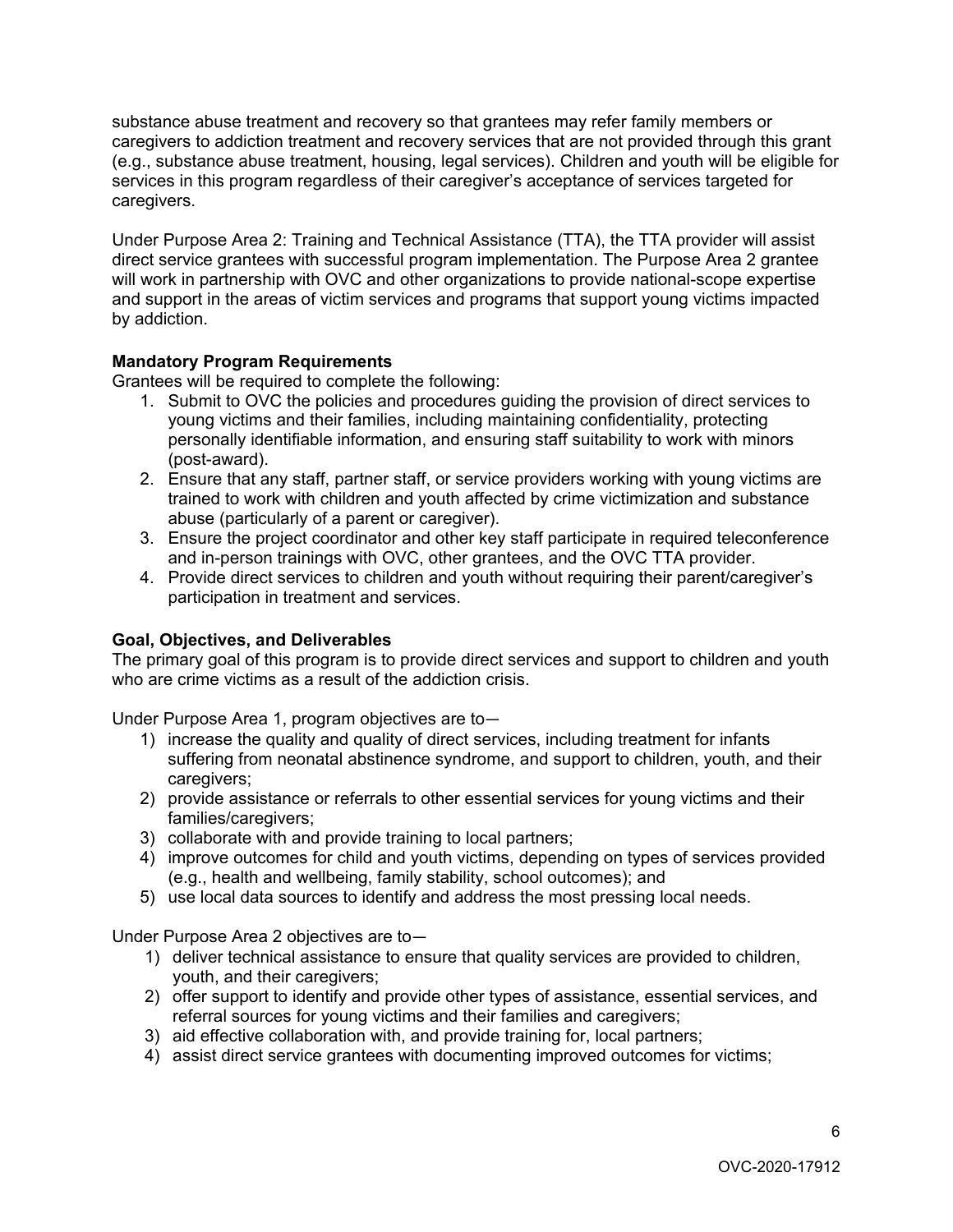- 5) help with data collection, reporting, and use of local data sources to target the most current and pressing local needs; and
- 6) regularly share promising practices and lessons learned with all funded grantees and the general public.

The Goals, Objectives, and Deliverables are directly related to the performance measures that demonstrate the results of the work completed, as discussed under [What an Application Should](#page-8-8)  [Include.](#page-8-8)

#### **Limit Use of Funds**

Funding authorizations for this program limit allowable expenses to those associated with serving crime victims. Examples include programs and services that provide awareness about victimization and the resources available to victims, direct services that provide for the needs of crime victims, and support to navigate the complex systems often associated with victimization (e.g., criminal justice, child welfare). **Primary prevention programs (i.e., an intervention provided before a victimization has occurred) are generally not permissible, but may be considered if provided within the scope of victim services.**

#### <span id="page-6-0"></span>**OJP Priority Areas**

In FY 2020, and in addition to executing any statutory prioritization that may be applicable, OJP will give priority consideration to applications as follows:

- Applications that address specific challenges that rural communities face.
- Applications that demonstrate that the individuals who are intended to benefit from the requested grant reside in high-poverty areas or persistent poverty counties.
- Applications that offer enhancements to public safety in economically distressed communities (Qualified Opportunity Zones).

To receive priority consideration under the rural priority, applicants must describe what makes the geographic service area rural (using U.S. Census or other appropriate government data; for assistance, applicants may wish to refer to [https://www.census.gov/programs](https://www.census.gov/programs-surveys/geography/guidance/geo-areas/urban-rural.html)[surveys/geography/guidance/geo-areas/urban-rural.html\)](https://www.census.gov/programs-surveys/geography/guidance/geo-areas/urban-rural.html), how isolated the area is from needed services, and how they will address specific challenges in rural communities.

To receive priority consideration under the poverty priority, the applicant must provide information to demonstrate that the individuals who are intended to benefit from the requested grant reside in high-poverty areas or persistent poverty counties. For purposes of this priority consideration, the term ''high-poverty area'' means any census tract with a poverty rate of at least 20 percent as measured by the 2013–2017 5-year data series available from the American Community Survey of the Census Bureau (applicants may search by census tract at [https://www.census.gov/acs/www/data/data-tables-and-tools/narrative-profiles/2017/\)](https://www.census.gov/acs/www/data/data-tables-and-tools/narrative-profiles/2017/) and the term ''persistent poverty counties'' means any county that has had 20 percent or more of its population living in poverty over the past 30 years, as measured by the 1990 and 2000 decennial censuses and the most recent Small Area Income and Poverty Estimates (applicants may search by county at [https://www.census.gov/data/tables/time-series/dec/census](https://www.census.gov/data/tables/time-series/dec/census-poverty.html)[poverty.html](https://www.census.gov/data/tables/time-series/dec/census-poverty.html) and at [https://www.census.gov/programs-surveys/saipe.html\)](https://www.census.gov/programs-surveys/saipe.html).

To receive priority consideration under the Qualified Opportunity Zones priority, applicants must include information that specifies how the project will enhance public safety in the specified QOZs. For resources on QOZs, and for a current list of designated QOZs, see the U.S.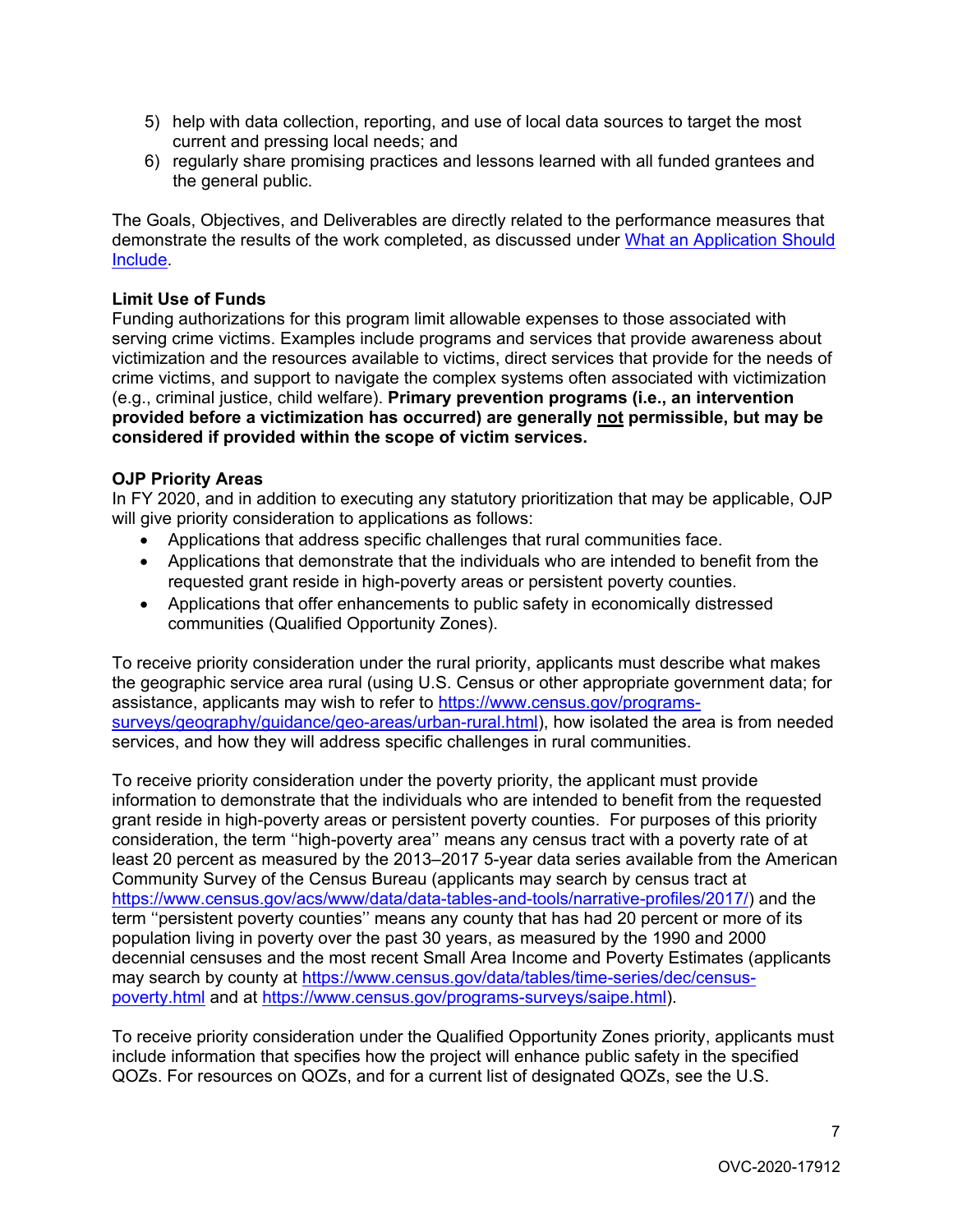Department of the Treasury's resource webpage, accessible at [https://www.cdfifund.gov/pages/opportunity-zones.aspx.](https://www.cdfifund.gov/pages/opportunity-zones.aspx)

#### <span id="page-7-0"></span>**Evidence-Based Programs or Practices**

OJP strongly emphasizes the use of data and evidence in policy making and program development in criminal justice, juvenile justice, and crime victim services. For additional information and resources on evidence-based programs or practices, see the [OJP Grant](https://www.ojp.gov/funding/Apply/Resources/Grant-App-Resource-Guide.htm#evidenceBased)  [Application Resource Guide.](https://www.ojp.gov/funding/Apply/Resources/Grant-App-Resource-Guide.htm#evidenceBased)

#### <span id="page-7-1"></span>**Information Regarding Potential Evaluation of Programs and Activities**

Applicants should note OJP may conduct or support an evaluation of the programs and activities funded under this solicitation. For additional information, see the [OJP Grant](https://www.ojp.gov/funding/Apply/Resources/Grant-App-Resource-Guide.htm#potentialEvaluation)  [Application Resource Guide](https://www.ojp.gov/funding/Apply/Resources/Grant-App-Resource-Guide.htm#potentialEvaluation) section, entitled, "Information Regarding Potential Evaluation of Programs and Activities.*"* 

# B. **Federal Award Information**

| Purpose Area 1: Direct Services (OVC-2020-17917)<br>Number of awards OVC expects to make:<br>Estimated maximum dollar amount for each award: | 25<br>\$700,000                                                               |
|----------------------------------------------------------------------------------------------------------------------------------------------|-------------------------------------------------------------------------------|
| Purpose Area 2: TTA Provider (OVC-2020-17918)<br>Number of awards OVC expects to make:<br>Estimated maximum dollar amount:                   | 1<br>Up to \$1.5 million                                                      |
| Total amount anticipated to be awarded under solicitation:                                                                                   | Up to \$19 million                                                            |
| Period of performance start date:<br>Period of performance duration (no extensions allowed):<br>Period of performance end date:              | October 1, 2020 <sup>3</sup><br>Approximately 36 months<br>September 30, 2023 |

OVC may, in certain cases, provide additional funding in future years to awards made under this solicitation, through continuation awards. OJP will consider, among other factors, OJP's strategic priorities, a recipient's overall management of the award, and progress of awardfunded work, when making continuation award decisions.

Under this solicitation, only one application by any particular applicant entity will be considered. An entity may, however, be proposed as a subrecipient (subgrantee) in more than one application.

All awards are subject to the availability of appropriated funds and to any modifications or additional requirements that may be imposed by law.

<span id="page-7-2"></span> $3$  Applicants should note that if funding is awarded, the grantee may not obligate, expend, or draw down funds until the Office of the Chief Financial Officer has approved the budget and budget narrative and a Grant Adjustment Notice has been issued to remove this special condition from the grant award.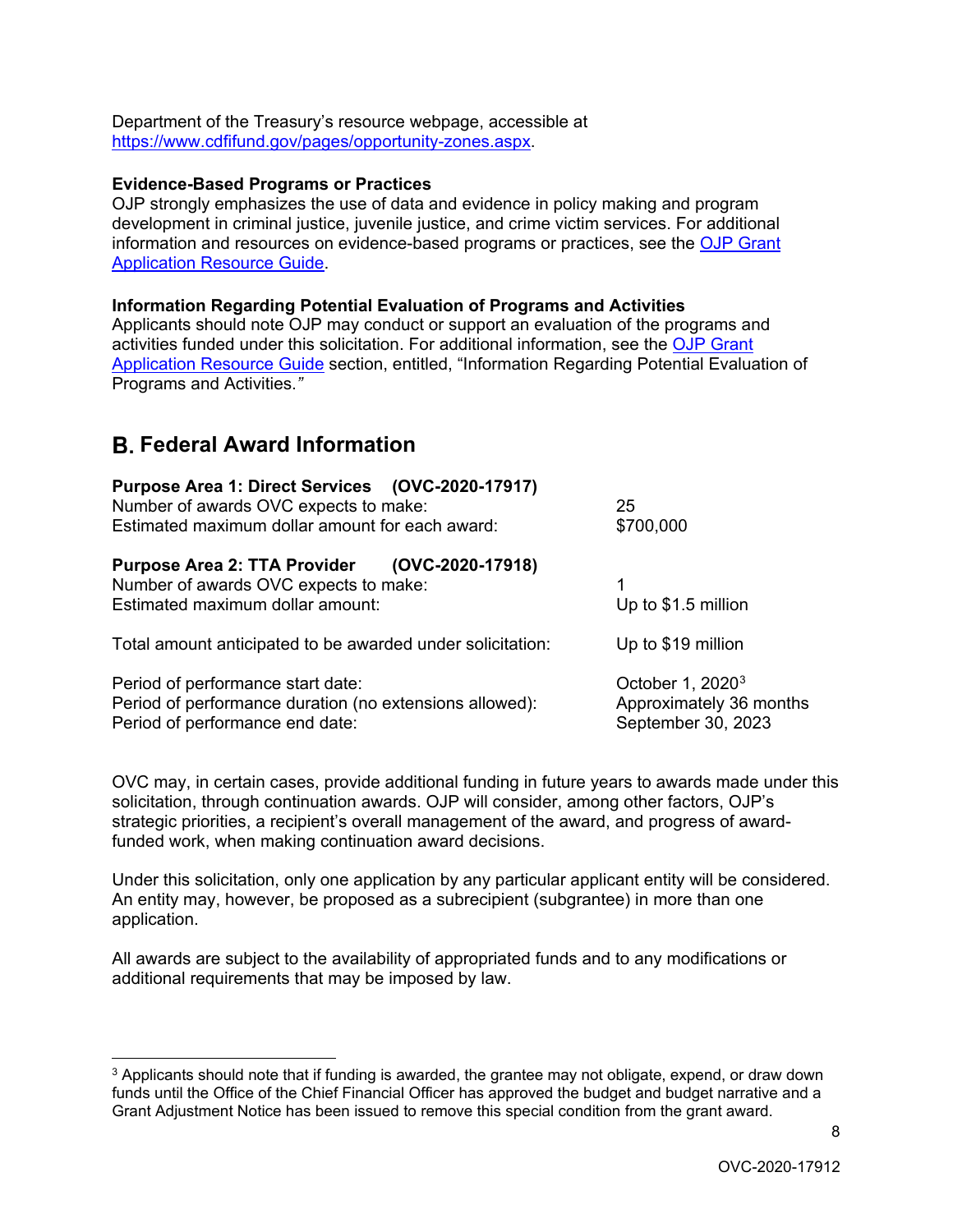# <span id="page-8-0"></span>**Type of Award**

OVC expects that under Purpose Area 1: Direct Services, awards will be made as grants. Under Purpose Area 2: TTA Provider, an award will be made as a cooperative agreement. See the "Administrative, National Policy, and Other Legal Requirements" section of the [OJP Grant](https://www.ojp.gov/funding/Apply/Resources/Grant-App-Resource-Guide.htm#otherLegalRequirements)  [Application Resource Guide](https://www.ojp.gov/funding/Apply/Resources/Grant-App-Resource-Guide.htm#otherLegalRequirements) for additional information.

# <span id="page-8-1"></span>**Financial Management and System of Internal Controls**

Award recipients and subrecipients (including recipients or subrecipients that are pass-through entities) must, as described in the Part 200 Uniform Requirements<sup>[4](#page-8-9)</sup> as set out at 2 C.F.R. 200.303, comply with standards for financial and program management. See [OJP Grant](https://www.ojp.gov/funding/Apply/Resources/Grant-App-Resource-Guide.htm#financialManagement)  [Application Resource Guide](https://www.ojp.gov/funding/Apply/Resources/Grant-App-Resource-Guide.htm#financialManagement) for additional information.

# <span id="page-8-2"></span>**Budget Information**

# <span id="page-8-3"></span>**Cost Sharing or Matching Requirement**

This solicitation does not require a match.

Please see the [OJP Grant Application Resource Guide](https://ojp.gov/funding/Apply/Resources/Grant-App-Resource-Guide.htm) for information on the following:

- <span id="page-8-4"></span>• [Pre-agreement Costs \(also known as Pre-award Costs\)](https://www.ojp.gov/funding/Apply/Resources/Grant-App-Resource-Guide.htm#pre-agreement)
- <span id="page-8-5"></span>• [Limitation on Use of Award Funds for Employee Compensation; Waiver](https://www.ojp.gov/funding/Apply/Resources/Grant-App-Resource-Guide.htm#UseOfAwardFunds)
- <span id="page-8-6"></span>• [Prior Approval, Planning, and Reporting of Conference/Meeting/Training Costs](https://www.ojp.gov/funding/Apply/Resources/Grant-App-Resource-Guide.htm#reportingCosts)
- <span id="page-8-7"></span>• [Costs Associated with Language Assistance](https://www.ojp.gov/funding/Apply/Resources/Grant-App-Resource-Guide.htm#languageAssistance) (if applicable)

# C. **Eligibility Information**

For eligibility information, see the title page.

For information on cost sharing or match requirements, see [Section B. Federal Award](#page-8-3)  [Information](#page-8-3)*.*

# D. **Application and Submission Information**

# <span id="page-8-8"></span>**What an Application Should Include**

 $\overline{a}$ 

The following application elements MUST be included in the application submission for an application to meet the basic minimum requirements (BMR) to advance to peer review and receive consideration for funding: Program Narrative and Budget Detail Worksheet (including Budget Narrative).

See the "Application Elements and Formatting Instructions" section of the [OJP Grant Application](https://www.ojp.gov/funding/Apply/Resources/Grant-App-Resource-Guide.htm#formatInstructions)  [Resource Guide](https://www.ojp.gov/funding/Apply/Resources/Grant-App-Resource-Guide.htm#formatInstructions) for information on what happens to an application that does not contain all the specified elements, or that is nonresponsive to the scope of the solicitation*.* 

<span id="page-8-9"></span><sup>4</sup> The "Part 200 Uniform Requirements" means the DOJ regulation at 2 C.F.R Part 2800, which adopts (with certain modifications) the provisions of 2 C.F.R. Part 200.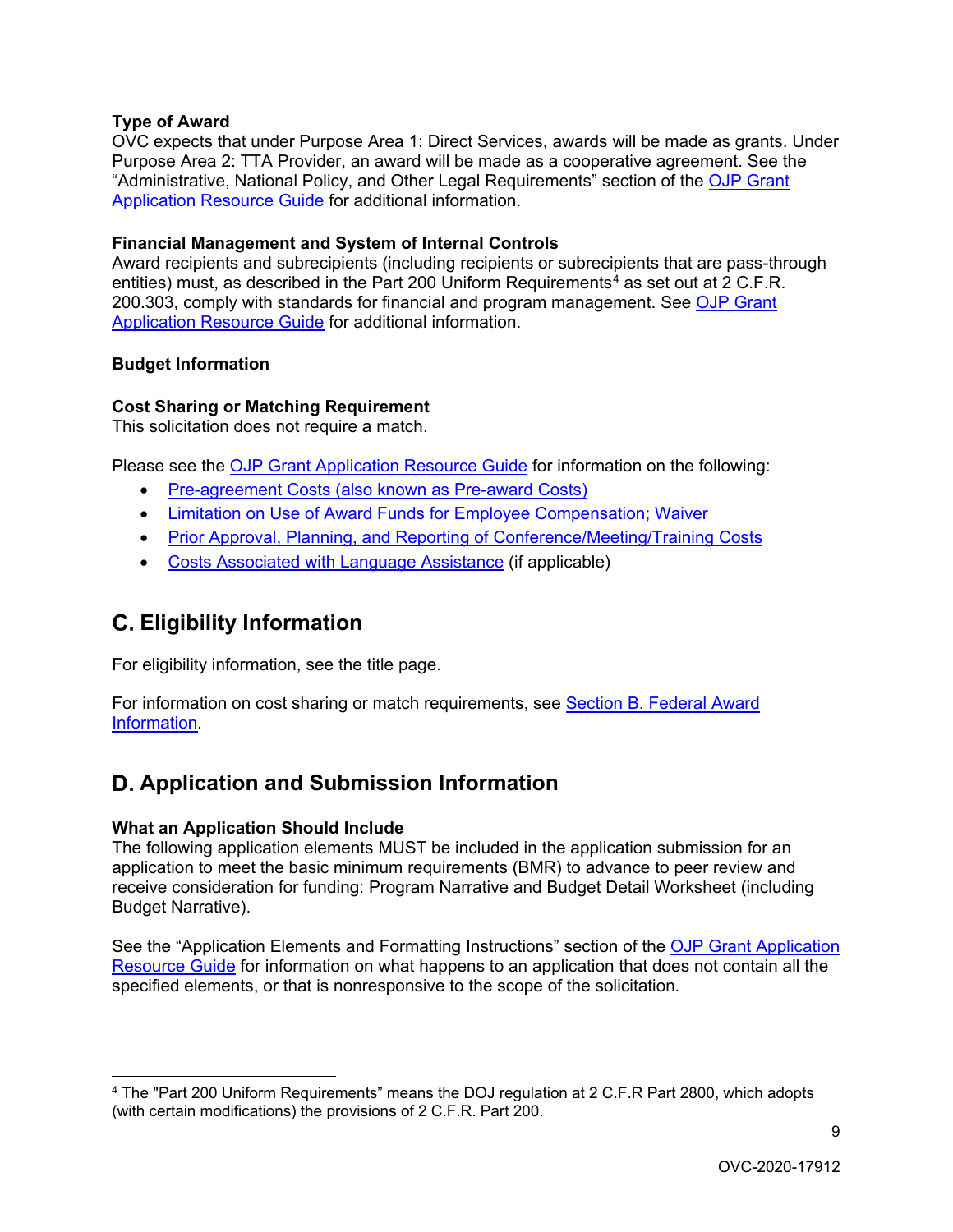# **1. Application for Federal Assistance (Standard Form (SF)-424)**

The SF-424 is a required standard form used as a cover sheet for submission of preapplications, applications, and related information. See the OJP Grant Application Resource [Guide](https://www.ojp.gov/funding/Apply/Resources/Grant-App-Resource-Guide.htm#completeApplication) for additional information on completing the SF-424.

**Intergovernmental Review:** This solicitation ("funding opportunity") **is not** subject to [Executive Order 12372.](https://www.archives.gov/federal-register/codification/executive-order/12372.html) (In completing the SF-424, an applicant is to answer question 19 by selecting the response that the "Program is not covered by E.O. 12372.")

#### 2. **Project Abstract**

Include a project abstract that summarizes the proposed project in 400 words or less. Project abstracts should be—

- Written for and expected to be shared with a general public audience.
- Submitted as a separate attachment with "Project Abstract" as part of its file name.
- Single-spaced, using a standard 12-point Times New Roman font with 1-inch margins.

Project abstracts for Purpose Area 1 applicants should describe—

- geographic location to be served,
- population to be served,
- project partners, and
- direct services that will be provided.

Project abstracts for Purpose Area 2 applicants should describe—

- type of TTA services proposed, and
- when, where, and by whom those services will be delivered.
- 3. **Program Narrative** (90 percent of the overall scoring criteria, broken down below) The program narrative should be concise and address the items described below. The format should be: double-spaced, standard 12-point Times New Roman font, have no less than 1-inch margins, and should not exceed 25 pages. Pages should be numbered*.*

If the program narrative fails to comply with these length-related restrictions, OVC may negatively consider such noncompliance in peer review and in final award decisions.

The following four sections should be included in the program narrative—

# **Purpose Area 1: Direct Services**

a. **Statement of the Problem** (20 percent of scoring criteria)

This section should—

- i. use local data sources to describe the addiction crisis in the applicant's community;
- ii. describe how the local addiction crisis has contributed to increased rates of child and youth victimization; and
- iii. describe the current gaps in victim service for children and youth in the applicant's community.
- b. **Project Design and Implementation Plan** (45 percent of scoring criteria) The application must provide a clear link between the needs identified in the "Statement of the Problem" section above and proposed project strategy.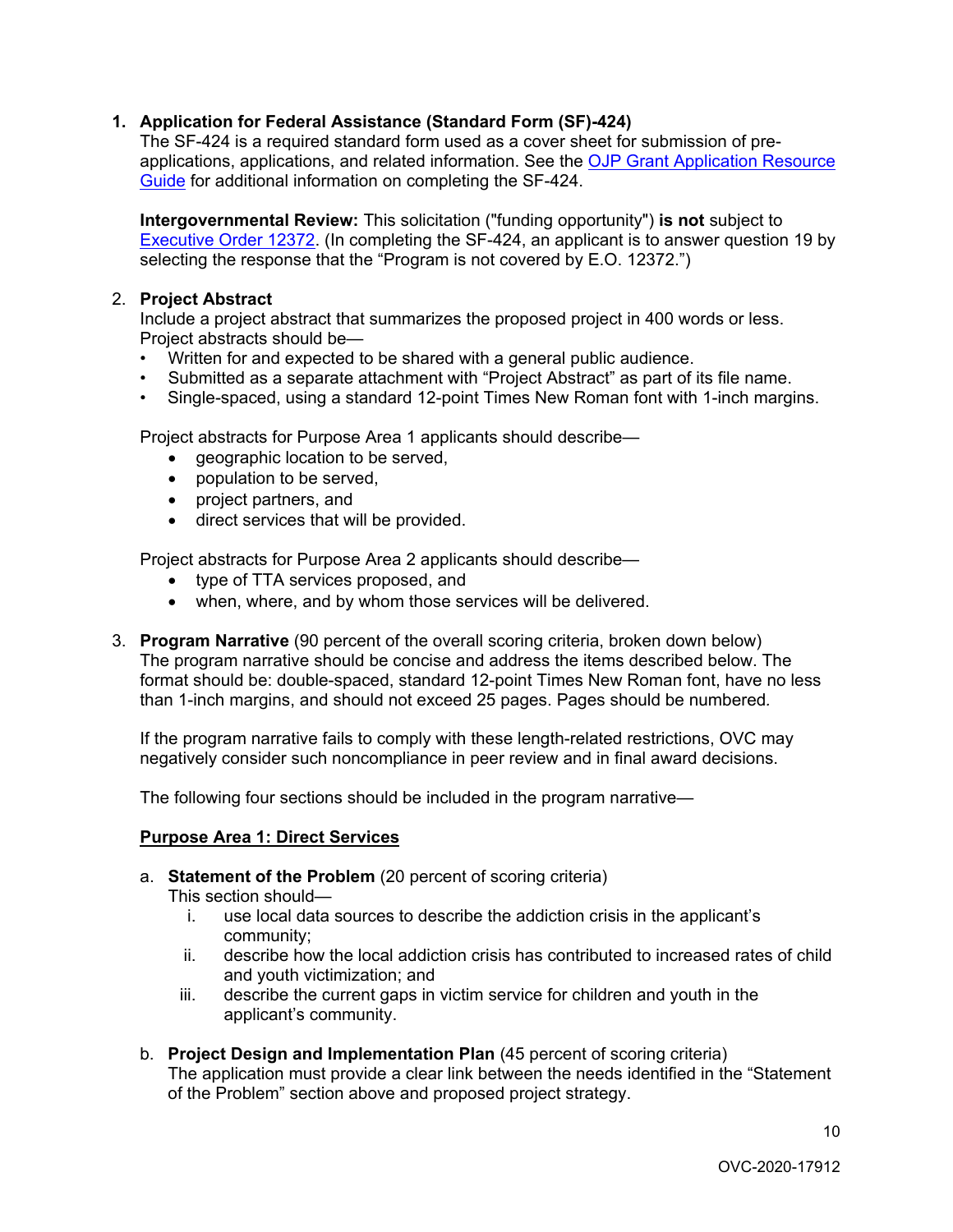This section should describe the following:

- i. Target area—clearly state the jurisdictional or geographic area targeted.
- ii. Target population—clearly state the population(s) of crime victims this project will target (e.g., infants, toddlers, children, teenagers, all ages).
- iii. A plan to achieve the stated goal of this program—to provide direct services and support to children and youth who are crime victims as a result of the addiction crisis—using the objectives outlined on page 6.
- iv. A plan to leverage other related efforts underway in your community (e.g., opioid task forces, community-based treatment programs) and a plan to work together with partners to ensure young crime victims are identified and served through this grant. *Note: Applicants must ensure there is no duplication of efforts and that other government funds are not being used for the same projects and services.*

#### c. **Capabilities and Competencies** (20 percent of scoring criteria) This section should—

- i. Describe the applicant's (and subrecipients', if appropriate) history of providing crime victims services to children and youth.
- ii. Describe the capacity of the applicant to successfully undertake this work, lead this project, and manage this grant.
- iii. Determine a staffing plan that includes a project coordinator who will serve as the lead on this project for at least the equivalent of a .50 full-time employee.
- iv. Identify key organizations and individuals that will help implement this project and describe the role of each.
- v. Describe the applicant's demonstrated history of working in partnership with addiction treatment programs, public health, public safety, or other victim service providers that represent multiple disciplines and perspectives. These may include first responders (e.g., law enforcement, fire, EMS), courts (including Drug Courts), corrections, health practitioners, child welfare, local community- and faith-based groups, and public and nonprofit crime victim services providers (e.g., Family Justice Centers, Children's Advocacy Centers, domestic violence shelters and programs, rape crisis centers, human trafficking programs, and other victim service providers that are hospital-based, law enforcement-based, prosecution-based, or communitybased).
- vi. Identify any anticipated challenges (e.g., resources, policy and system barriers, training gaps).
- vii. Describe any additional staffing, resource, and organizational capacity needs, and your plan to address these to carry out a successful project.

#### d. **Plan for Collecting the Data Required for this Solicitation's Performance Measures** (5 percent of scoring criteria)

OJP will require each successful applicant to submit regular performance data that demonstrate the results of the work carried out under the award. The performance data directly relate to the goals, objectives, and deliverables identified under "Goals, Objectives, and Deliverables" in [Section A. Program Description.](#page-5-0)

Award recipients will be required to provide the relevant data by submitting quarterly performance data through the Transforming Victim Services module in OVC's online Performance Measurement Tool (PMT), located at [https://ovcpmt.ojp.gov/.](https://ovcpmt.ojp.gov/)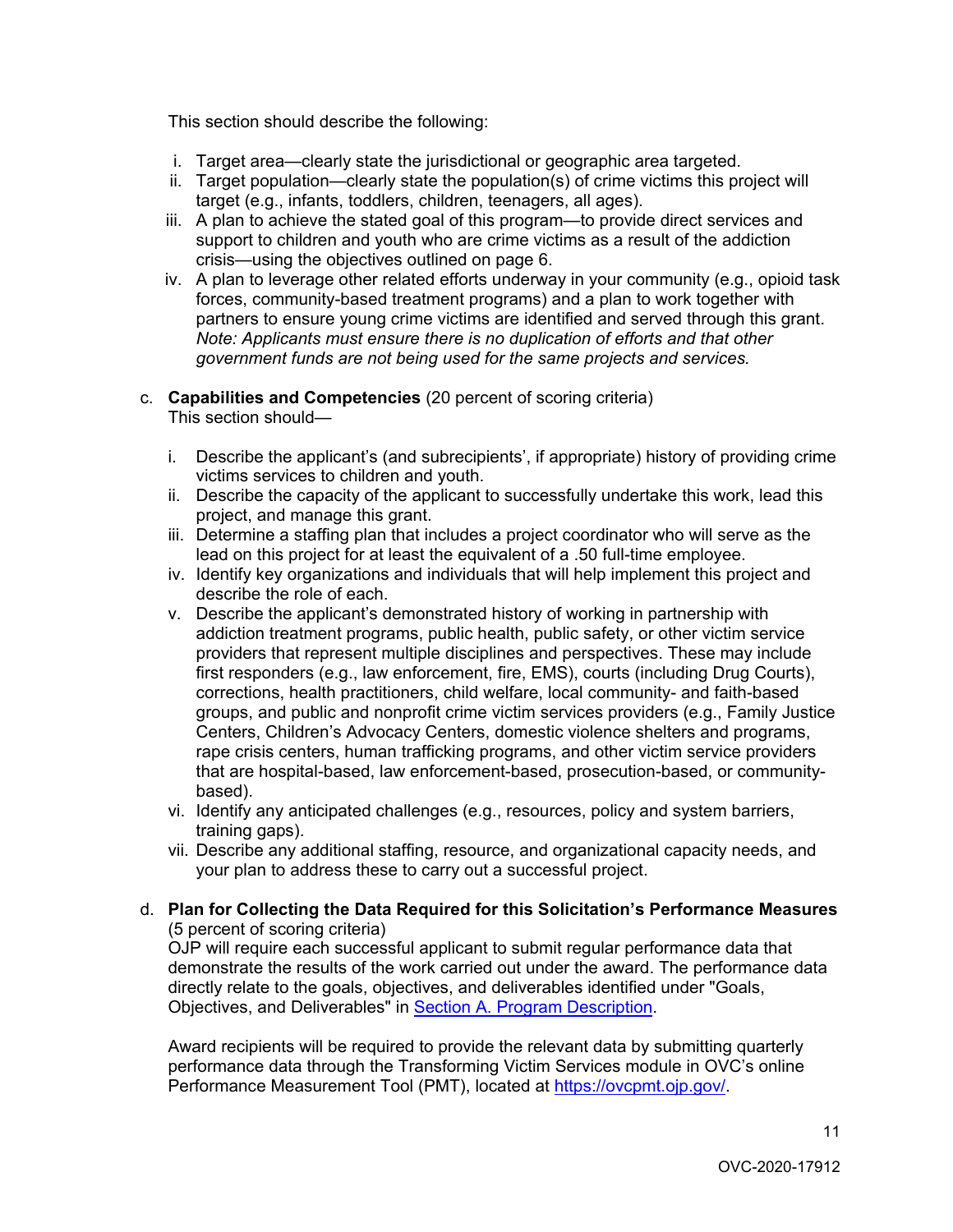Applicants should visit OJP's performance measurement page at [www.ojp.gov/performance](https://www.ojp.gov/performance) for an overview of performance measurement activities at OJP.

A response to this section should include the following:

1. A plan for collecting all of the performance measures data required by this solicitation. Applicants should review the applicable performance measures at [https://www.ovc.gov/grants/pdftxt/TVS-questionnaire.pdf.](https://www.ovc.gov/grants/pdftxt/TVS-questionnaire.pdf)

Award recipients under this solicitation will be required to complete the following sections, including shared measures:

- I. Training
- IV. Data Gathering
- V. Collaborative Partnerships
- VII. Victim Services
- A. Training and TA Activities
- B. Partnerships
- C. Planning Activities, Policy and Procedural Changes

Reports generated from OVC's PMT system must be also uploaded to the Grants Management System (GMS) every six months. The application should demonstrate the applicant's understanding of the performance data reporting requirements for this grant program and detail how the applicant will gather the required data, should it receive funding.

2. A description of the qualifications of the key staff who will be responsible for collecting data and a plan for using PMT and GMS.

Please note that applicants are **not** required to submit performance data with the application. Performance measures information is included as an alert that successful applicants will be required to submit performance data as part of the reporting requirements under an award.

# **Purpose Area 2: TTA Provider**

a. **Statement of the Problem** (20 percent of scoring criteria)

This section should describe—

- i. the addiction crisis being addressed, using a variety of data, if available;<br>ii bow the addiction crisis has contributed to increased rates of child and vo
- how the addiction crisis has contributed to increased rates of child and youth victimization across the Nation;
- iii. the current nationwide gaps in victim services for children and youth; and
- iv. the gaps in available TTA to assist with these issues.
- b. **Project Design and Implementation Plan** (45 percent of scoring criteria) The application must provide a clear link between the needs identified in the "Statement of the Problem" section above and proposed project strategy.

This section should describe the following:

i. Target area—TTA provider's plan to support a range of jurisdictions and geographic areas.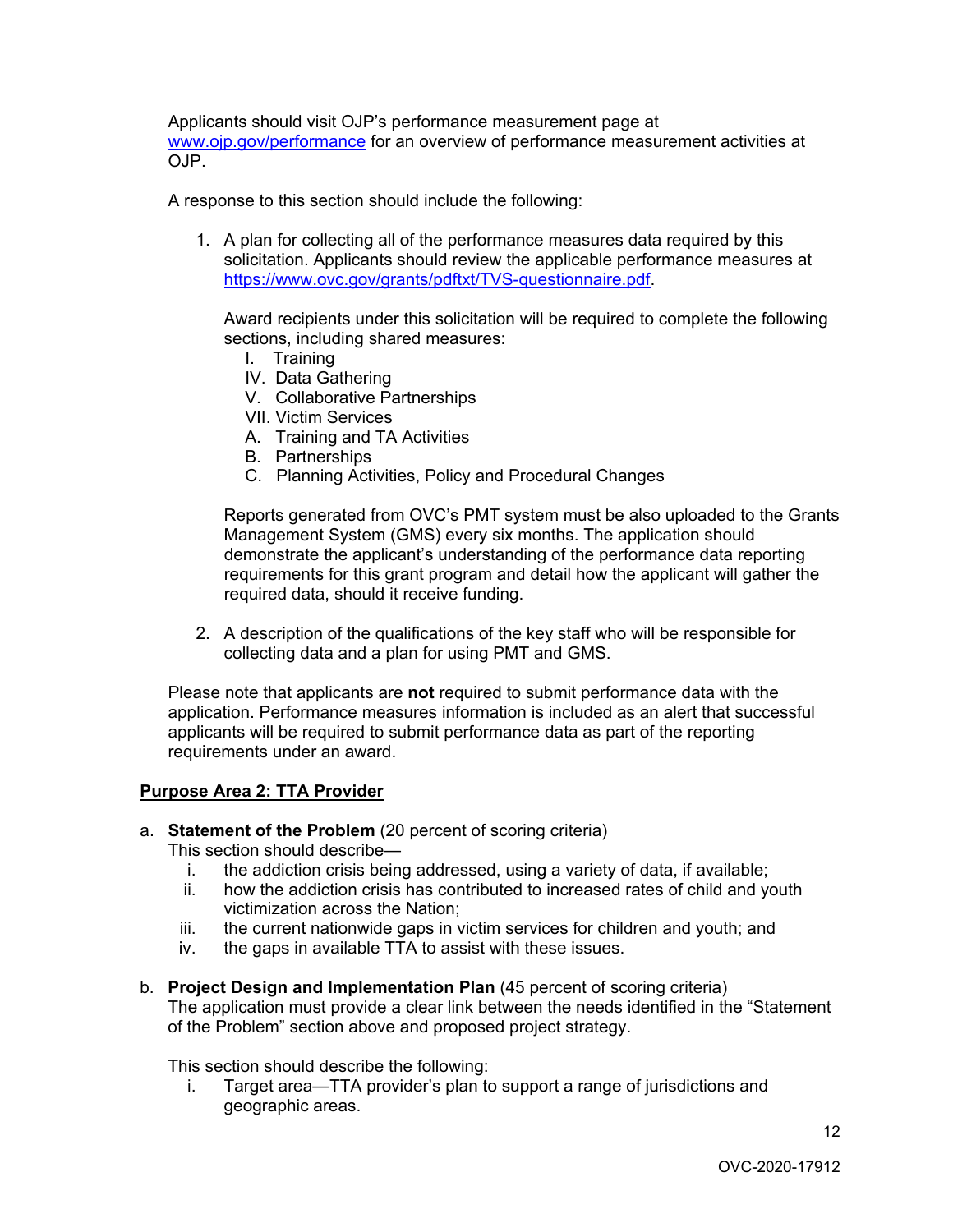- ii. Target population—TTA provider's plan to target efforts to meet the needs of young crime victims affected by the addiction crisis.
- iii. A plan that uses proven strategies to support direct service grantees achieving the stated goal of this program—to provide direct services and support to children and youth who are crime victims as a result of the addiction crisis—using the objectives outlined on pages 6–7.
- iv. A plan to work with partners to effectively leverage other related efforts underway across the Nation and to identify and support young crime victims in communities across the Nation. Some examples of related efforts include state opioid responses, rural health and safety efforts, police and treatment team partnerships, community-based treatment programs, and opioid task forces. *Note: Applicants must ensure there is no duplication of efforts and that other government funds are not being used for the same projects and services.*

# c. **Capabilities and Competencies** (20 percent of scoring criteria)

This section should—

- i. Describe the applicant's (and any partners') history of providing effective TTA to support crime victim service providers working with children and youth.
- ii. Describe the capacity of the applicant to successfully undertake this work, lead this project, and manage this grant.
- iii. Determine a staffing plan that includes a project coordinator who will serve as the lead on this project for at least the equivalent of a .50 full-time employee.
- iv. Identify key organizations and individuals that will help implement this project and describe the role of each, including the treatment provider for neonatal abstinence syndrome.
- v. Describe the applicant's demonstrated history of working in partnership with victim service and/or addiction treatment programs that provide services for young victims affected by addiction; public health; public safety; or other victim service providers that represent multiple disciplines and perspectives. These may include first responders (e.g., law enforcement, fire, EMS), courts (including Drug Courts), corrections, health practitioners, licensed substance abuse treatment providers, child welfare, local community- and faith-based groups, and public and nonprofit crime victim services providers (e.g., Family Justice Centers, Children's Advocacy Centers, domestic violence shelters and programs, rape crisis centers, human trafficking programs, and other victim service providers that are hospitalbased, law enforcement-based, prosecution-based, or community-based). Applicant's should include letters of support from project partners, if applicable.
- vi. Identify any anticipated challenges (e.g., resources, policy and system barriers, training gaps).
- vii. Describe any additional staffing, resource, or organizational capacity needs and plans to address these to carry out a successful project.

# d. **Plan for Collecting the Data Required for this Solicitation's Performance Measures** (5 percent of scoring criteria)

OJP will require each successful applicant to submit regular performance data that demonstrate the results of the work carried out under the award. The performance data directly relate to the goals, objectives, and deliverables identified under "Goals, Objectives, and Deliverables" in [Section A. Program Description.](#page-5-0)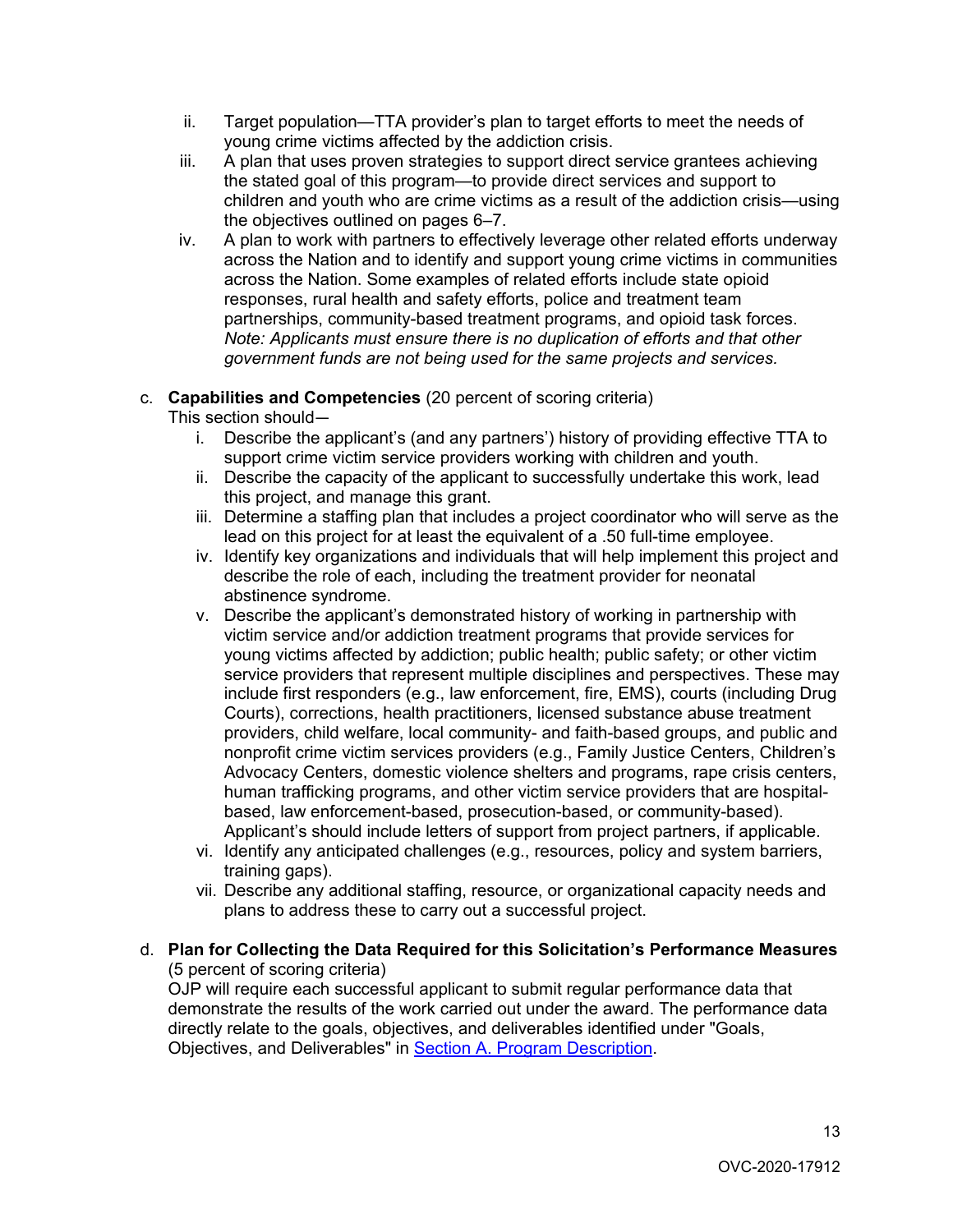Award recipients will be required to provide the relevant data by submitting quarterly performance data through the Transforming Victim Services module in OVC's online Performance Measurement Tool (PMT) located at [https://ovcpmt.ojp.gov/.](https://ovcpmt.ojp.gov/)

Applicants should visit OJP's performance measurement page at [www.ojp.gov/performance](https://www.ojp.gov/performance) for an overview of performance measurement activities at OJP.

Your response to this section should include the following:

1. A plan for collecting all of the performance measures data required by this solicitation. Applicants should review the applicable performance measures at [https://www.ovc.gov/grants/pdftxt/TVS-questionnaire.pdf.](https://www.ovc.gov/grants/pdftxt/TVS-questionnaire.pdf)

Award recipients under this solicitation will be required to complete the following sections, including shared measures:

- I. Training
- IV. Data Gathering
- V. Collaborative Partnerships
- VII. Victim Services
- A. Training and TA Activities
- B. Partnerships
- C. Planning Activities, Policy and Procedural Changes

Reports generated from OVC's PMT system must be also uploaded to the Grants Management System (GMS) every six months. The application should demonstrate the applicant's understanding of the performance data reporting requirements for this grant program and detail how the applicant will gather the required data should it receive funding.

2. A description of the qualifications of the key staff who will be responsible for collecting data and a plan for using PMT and GMS.

Please note that applicants are **not** required to submit performance data with the application. Performance measures information is included as an alert that successful applicants will be required to submit performance data as part of the reporting requirements under an award.

# **Note on Project Evaluations**

An applicant that proposes to use award funds through this solicitation to conduct project evaluations should follow the quidance under Note on Project Evaluations in the OJP Grant [Application Resource Guide.](https://www.ojp.gov/funding/Apply/Resources/Grant-App-Resource-Guide.htm#projectEvaluation)

**4. Budget Information and Associated Documentation** (10 percent of scoring criteria) Use of OJP's Budget Detail Worksheet is required. See the Budget Preparation and Submission Information section of the [OJP Grant Application Resource Guide](https://www.ojp.gov/funding/Apply/Resources/Grant-App-Resource-Guide.htm#budgetInfo) for details on the Budget Detail Worksheet, and on budget information and associated documentation, such as information on proposed subawards, proposed procurement contracts under awards, and pre-agreement costs.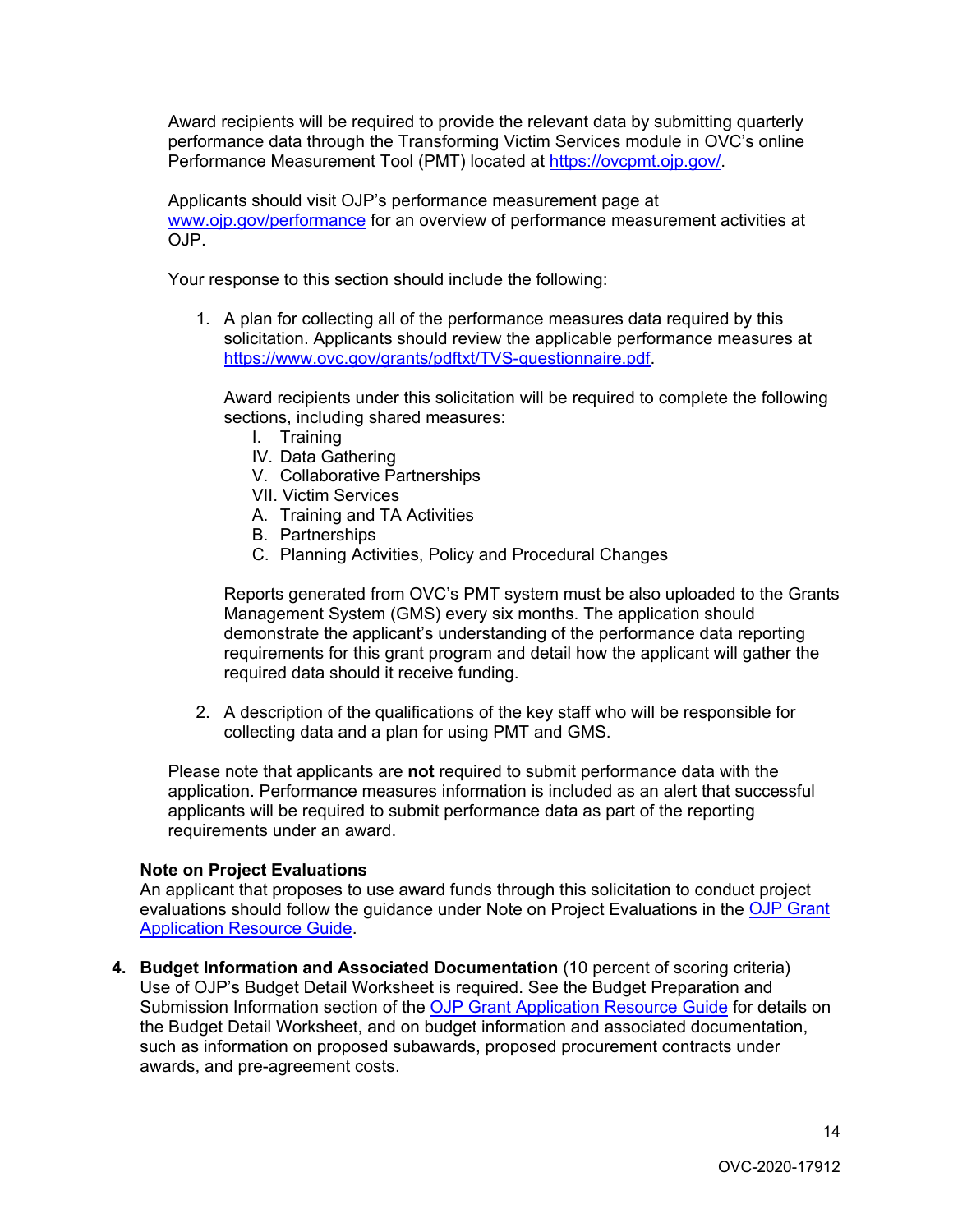In preparing the budget, applicants should ensure the following:

- Proposed expenses
	- o align with the project design and implementation plan described in the application program narrative; and
	- $\circ$  are reasonable, cost effective, allowable, and necessary for project activities;
- Calculations are mathematically sound.
- Budget narratives—
	- $\circ$  provide clear and succinct justification for and explanation of the expenses, and
	- $\circ$  demonstrate cost effectiveness in relation to potential alternatives and the goals of the project.[5](#page-14-0)
- Distinctions are clearly made between subawards and contracts in allocating any grant funds to other entities. Pursuant to 2 C.F.R. § 200.330, a subaward is for the purpose ofcarrying out a portion of the federal award, such as compensating an MOU partner, and a contract is for the purpose of obtaining goods and services for the grantee's own use

# **Please see the [OJP Grant Application Resource Guide](https://ojp.gov/funding/Apply/Resources/Grant-App-Resource-Guide.htm) for information on the following:**

- **5. [Indirect Cost Rate Agreement](https://www.ojp.gov/funding/Apply/Resources/Grant-App-Resource-Guide.htm#indirectCosts)**
- **6. [Financial Management and System of Internal Controls Questionnaire \(including](https://www.ojp.gov/funding/Apply/Resources/Grant-App-Resource-Guide.htm#internalControlsQuestionnaire)  [applicant disclosure of high risk status\)](https://www.ojp.gov/funding/Apply/Resources/Grant-App-Resource-Guide.htm#internalControlsQuestionnaire)**
- **7. [Disclosure of Lobbying Activities](https://www.ojp.gov/funding/Apply/Resources/Grant-App-Resource-Guide.htm#lobbyingActivity)**
- **8. [Applicant Disclosure of Pending Applications](https://www.ojp.gov/funding/Apply/Resources/Grant-App-Resource-Guide.htm#applicantDisclosure)**
- **9. [Applicant Disclosure and Justification DOJ High Risk Grantees](https://www.ojp.gov/funding/Apply/Resources/Grant-App-Resource-Guide.htm#applicantDisclosureHR)[6](#page-14-1) (if applicable)**
- **10. [Tribal Authorizing Resolution](https://www.ojp.gov/funding/Apply/Resources/Grant-App-Resource-Guide.htm#tribalAuthorizing) (if applicable)**
- **11. [Research and Evaluation Independence and Integrity](https://www.ojp.gov/funding/Apply/Resources/Grant-App-Resource-Guide.htm#researchAndEvaluation)**
- **12. [Disclosure of Process Related to Executive Compensation](https://www.ojp.gov/funding/Apply/Resources/Grant-App-Resource-Guide.htm#processDisclosure)**

# **13. Additional Attachments**

a. **Documentation of Rural Challenges** (if applicable)

As is mentioned above, OJP will give priority consideration in award decisions to applications that address specific challenges that rural communities face. Each applicant proposing to receive priority consideration under the rural priority should provide a sufficient narrative to include what makes the geographic service area rural (using U.S. Census or other appropriate government data), how isolated the area is from needed services, and how the applicant will address specific challenges in rural communities.

b. **Documentation of High-Poverty Areas or Persistent Poverty Counties** (if applicable) As mentioned above, OJP will give priority consideration in award decisions to applications that demonstrate that the individuals who will benefit from the requested grant reside in high-poverty areas or persistent poverty counties as defined above.

<span id="page-14-0"></span> $\overline{a}$ <sup>5</sup> Generally speaking, a reasonable cost is a cost that, in its nature or amount, does not exceed that which would be incurred by a prudent person under the circumstances prevailing at the time the decision was made to incur the costs.

<span id="page-14-1"></span> $6$  A "DOJ High Risk Grantee" is a recipient that has received a DOJ High Risk designation based on a documented history of unsatisfactory performance, financial instability, management system or other internal control deficiencies, or noncompliance with award terms and conditions on prior awards, or that is otherwise not responsible.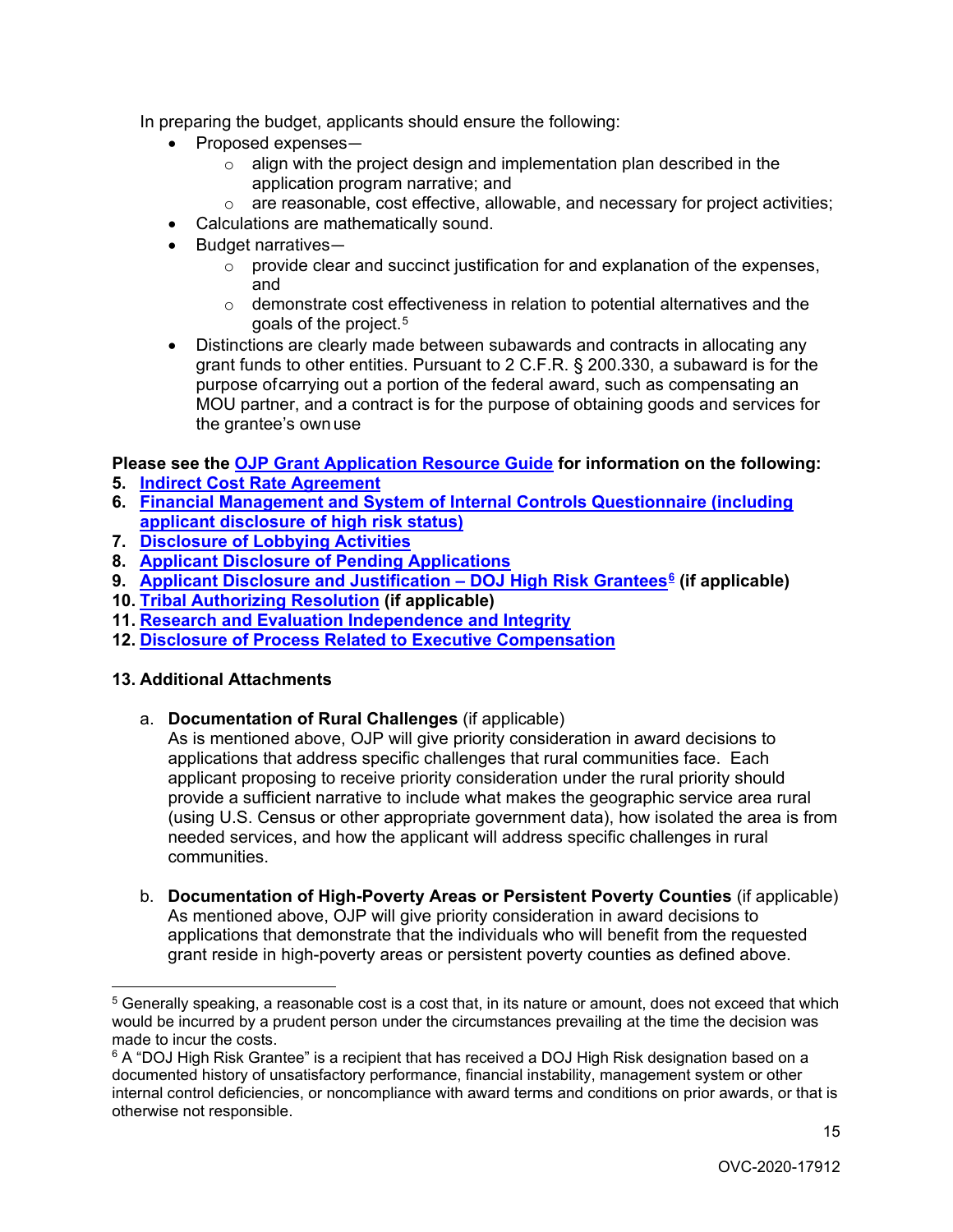Each applicant proposing to receive consideration under the High-Poverty Areas or Persistent Poverty Counties priority should provide a sufficient narrative explanation to identify each specific High-Poverty Area (by census tract number(s)) and/or each specific Persistent Poverty County where individuals are intended to benefit from the requested grant and how the requested grant will address specific challenges in each such identified area and/or county.

# c. **Documentation of Enhanced Public Safety in Qualified Opportunity Zones** (if applicable)

As is mentioned above, OJP will give priority consideration in award decisions to designated Qualified Opportunity Zones (QOZ). Each applicant proposing to receive priority consideration under the under the Qualified Opportunity Zones priority should provide a sufficient narrative explanation in order for OJP to identify clearly the public safety benefit the applicant anticipates that its project will have on a specified QOZ(s). The narrative and the list of affected QOZs (by census tract number) must be included as an attachment that is clearly labeled as addressing QOZs. The applicant may also include tables, charts, graphs, or other relevant illustrations that may be useful in comprehending the manner in which the proposed project is anticipated to benefit a QOZ(s).

# <span id="page-15-0"></span>**How To Apply (Grants.gov)**

Applicants must register in and submit applications through [Grants.gov,](https://www.grants.gov/) a primary source to find federal funding opportunities and apply for funding. Find information on how to apply in response to this solicitation under "How to Apply (Grants.gov)" in the [OJP Grant Application](https://www.ojp.gov/funding/Apply/Resources/Grant-App-Resource-Guide.htm#howToApply)  [Resource Guide.](https://www.ojp.gov/funding/Apply/Resources/Grant-App-Resource-Guide.htm#howToApply)

# **Registration and Submission Steps**

Applicants will need the following identifying information when searching for the funding opportunity on Grants.gov:

- 16.582, Federal Direct Services, Training, and Technical Assistance
- OVC-2020-17912

Select the correct Competition ID. Some OJP solicitations posted to Grants.gov contain multiple purpose areas, denoted by the individual Competition ID. If applying to a solicitation with multiple Competition IDs, select the appropriate Competition ID for the intended purpose area of the application.

- Competition ID for Purpose Area 1: (OVC-2020-17917) Direct Services
- Competition ID for Purpose Area 2: (OVC-2020-17918) Training and Technical Assistance (TTA) Provider

For information on each registration and submission step, see the OJP Grant Application [Resource Guide.](https://www.ojp.gov/funding/Apply/Resources/Grant-App-Resource-Guide.htm#submissionSteps)

# E. **Application Review Information**

# <span id="page-15-1"></span>**Review Criteria**

Applications that meet basic minimum requirements will be evaluated by peer reviewers using the following review criteria.

- 1. Statement of the Problem (20%)
- 2. Project Design and Implementation Plan (45%)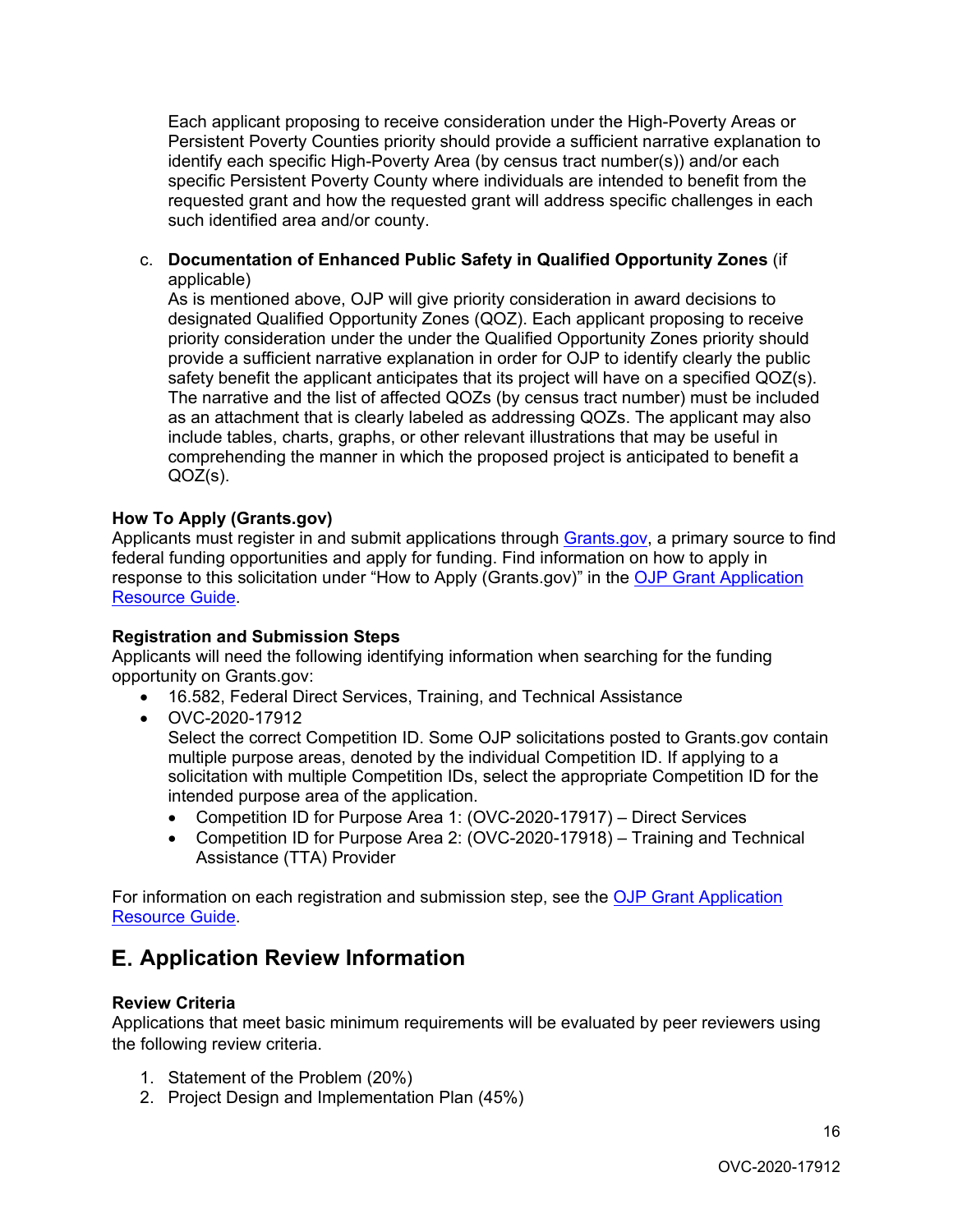- 3. Capabilities and Competencies (20%)
- 4. Plan for Collecting the Data Required for this Solicitation's Performance Measures (5%)
- 5. Budget (10%): complete, cost effective, and allowable (e.g., reasonable, allocable, and necessary for project activities). Budget narratives should demonstrate generally how applicants will maximize cost effectiveness of grant expenditures. Budget narratives should demonstrate cost effectiveness in relation to potential alternatives and the goals of the project.<sup>[7](#page-16-1)</sup>

# <span id="page-16-0"></span>**Review Process**

OVC reviews the application to make sure that the information presented is reasonable, understandable, measurable, achievable, and consistent with the solicitation.

The following five paragraphs in this solicitation expressly modify the "Application Review Information" provisions in the OJP Grant Application Resource Guide. An applicant is to follow the guidance in these five paragraphs instead of the guidance stated under the "Application Review Information" heading in the guide.

Peer reviewers will review the applications submitted under this solicitation that meet basic minimum requirements. For purposes of assessing whether an application meets basic minimum requirements and should proceed to further consideration, OJP screens applications for compliance with those requirements. Although specific requirements may vary, the following are common requirements applicable to all solicitations for funding under OJP programs:

- The application must be submitted by an eligible type of applicant.
- The application must request funding within programmatic funding constraints (if applicable).
- The application must be responsive to the scope of the solicitation.
- The application must include all items necessary to meet the basic minimum requirements.

For a list of the application elements that MUST be included in the application submission in order for an application to meet the basic minimum requirements, see ["What an Application](#page-8-8)  [Should Include"](#page-8-8) under Section D. Application and Submission Information.

Peer review panels will evaluate, score, and rate applications that meet basic minimum requirements. OVC may use internal peer reviewers, external peer reviewers, or a combination, to assess applications on technical merit using the solicitation's review criteria. An internal reviewer is a current DOJ employee who is well-versed or has expertise in the subject matter of this solicitation. An external peer reviewer is an expert in the subject matter of a given solicitation who is not a current DOJ employee. Peer reviewers' ratings and any resulting recommendations are advisory only, but are considered carefully.

Other important considerations for OVC include geographic diversity, strategic priorities (specifically including, but not limited to, those mentioned above relating to addressing specific challenges that rural communities face, high-poverty areas or persistent poverty counties, and demonstrable potential enhancement to public safety in one or more federally designated QOZs), available funding, and the extent to which the Budget Detail Worksheet and Budget

<span id="page-16-1"></span> $\overline{a}$  $7$  Generally speaking, a reasonable cost is a cost that, in its nature or amount, does not exceed that which would be incurred by a prudent person under the circumstances prevailing at the time the decision was made to incur the costs.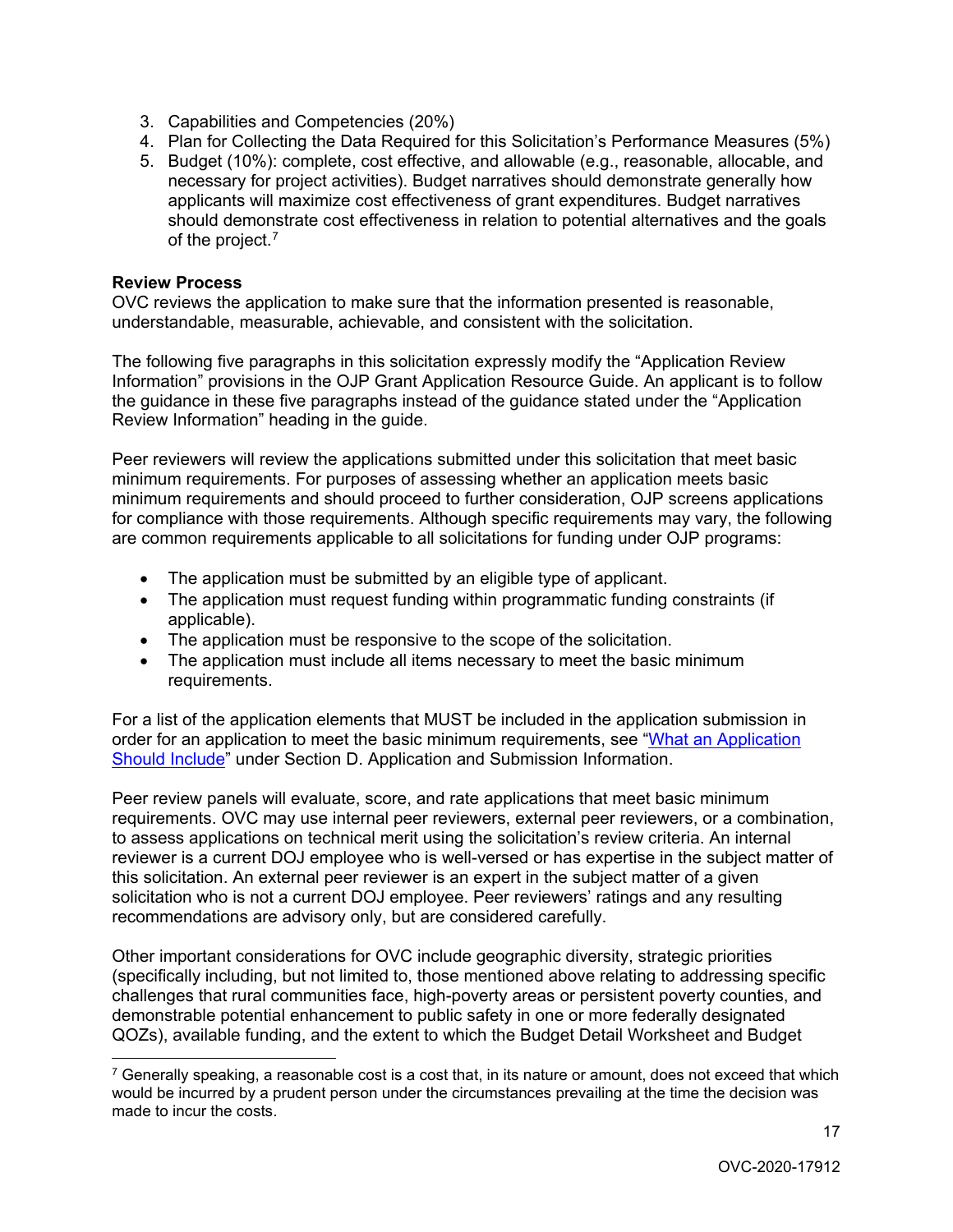Narrative accurately explain project costs that are reasonable, necessary, and otherwise allowable under federal law and applicable federal cost principles.

Pursuant to the Part 200 Uniform Requirements, before award decisions are made, OJP also reviews information related to the degree of risk posed by the applicant. Among other things to help assess whether an applicant that has one or more prior federal awards has a satisfactory record with respect to performance, integrity, and business ethics, OJP checks whether the applicant is listed in SAM as excluded from receiving a federal award.

In addition, if OJP anticipates that an award will exceed \$250,000 in federal funds, OJP also must review and consider any information about the applicant that appears in the non-public segment of the integrity and performance system accessible through SAM (currently, the Federal Awardee Performance and Integrity Information System, FAPIIS).

**Important note on FAPIIS:** An applicant, at its option, may review and comment on any information about itself that currently appears in FAPIIS and was entered by a federal awarding agency. OJP will consider any such comments by the applicant, in addition to the other information in FAPIIS, in its assessment of the risk posed by the applicant.

Absent explicit statutory authorization or written delegation of authority to the contrary, all final award decisions will be made by the Assistant Attorney General, who may take into account not only peer review ratings and OVC recommendations, but also other factors as indicated in this section.

# F. **Federal Award Administration Information**

# **Please see the [OJP Grant Application Resource Guide](https://ojp.gov/funding/Apply/Resources/Grant-App-Resource-Guide.htm) for information on the following:**

# <span id="page-17-0"></span>**[Federal Award Notices](https://www.ojp.gov/funding/Apply/Resources/Grant-App-Resource-Guide.htm#awardNotices)**

# <span id="page-17-1"></span>**[Administrative, National Policy, and Other Legal Requirements](https://www.ojp.gov/funding/Apply/Resources/Grant-App-Resource-Guide.htm#otherLegalRequirements)**

If selected for funding, in addition to implementing the funded project consistent with the OJPapproved application, the recipient must comply with all award conditions, and all applicable requirements of federal statutes and regulations (including applicable requirements referred to in the assurances and certifications executed in connection with award acceptance).

For additional information on these legal requirements, see the "Administrative, National Policy, and Other Legal Requirements" section in the [OJP Grant Application Resource Guide.](https://www.ojp.gov/funding/Apply/Resources/Grant-App-Resource-Guide.htm#otherLegalRequirements)

# <span id="page-17-2"></span>**[Information Technology \(IT\) Security Clauses](https://www.ojp.gov/funding/Apply/Resources/Grant-App-Resource-Guide.htm#securityClauses)**

# <span id="page-17-3"></span>**[General Information about Post-Federal Award Reporting Requirements](https://www.ojp.gov/funding/Apply/Resources/Grant-App-Resource-Guide.htm#awardReportingRequirements)**

In addition to the deliverables described in [Section A. Program Description,](#page-5-0) any recipient of an award under this solicitation will be required to submit certain reports and data.

Required reports. Recipients typically must submit quarterly financial reports, quarterly performance measurement reports, semiannual progress reports, final financial and progress reports, and, if applicable, an annual audit report in accordance with the Part 200 Uniform Requirements or specific award conditions. Future awards and fund drawdowns may be withheld if reports are delinquent. (In appropriate cases, OJP may require additional reports.)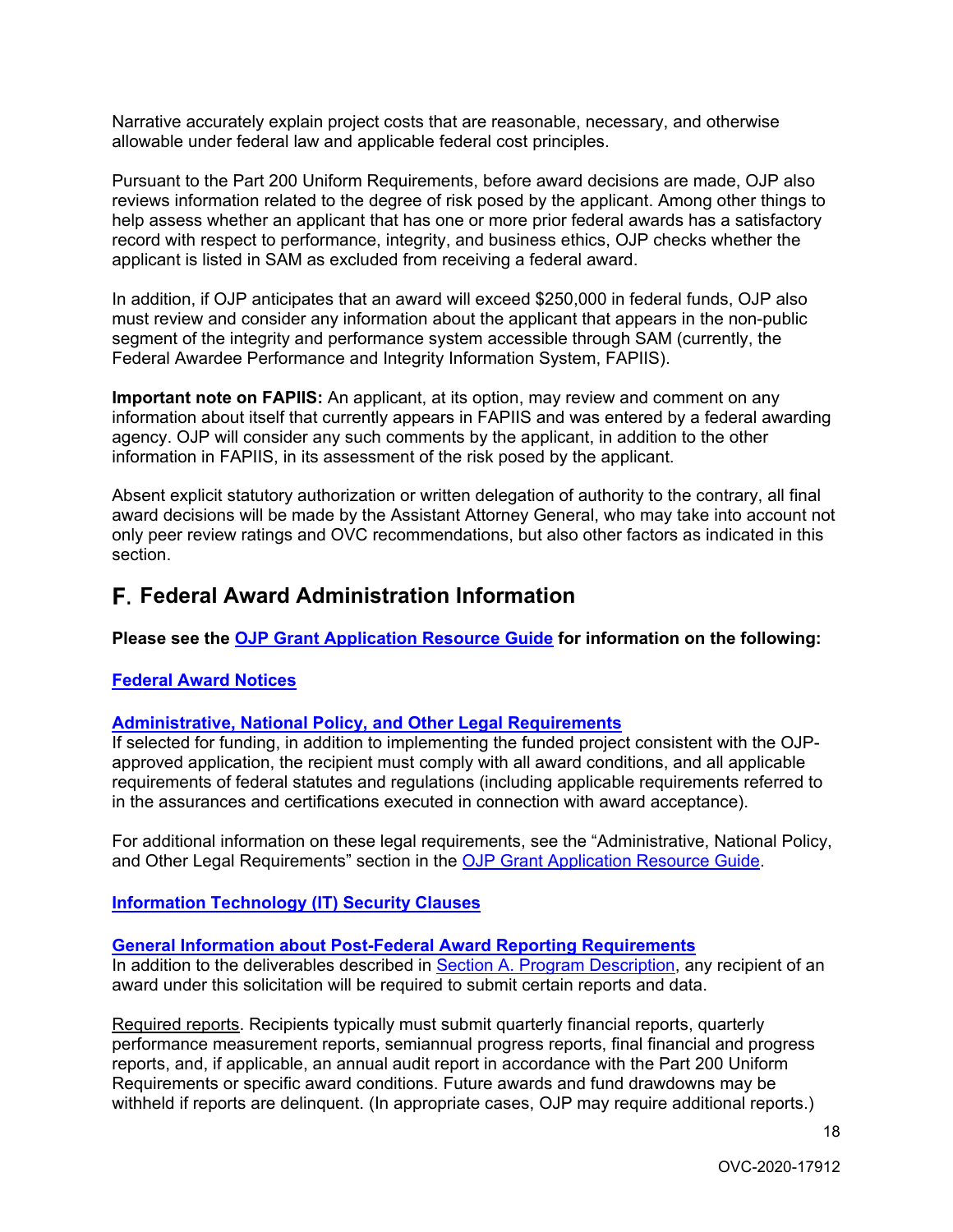See the [OJP Grant Application Resource Guide](https://www.ojp.gov/funding/Apply/Resources/Grant-App-Resource-Guide.htm#awardReportingRequirements) for additional information on specific postaward reporting requirements, including performance measures data.

# G. **Federal Awarding Agency Contact(s)**

For OJP contact(s), see page 2.

For contact information for Grants.gov, see page 2.

# H. **Other Information**

**Please see the [OJP Grant Application Resource Guide](https://ojp.gov/funding/Apply/Resources/Grant-App-Resource-Guide.htm) for information on the following:**

- <span id="page-18-0"></span>• **[Freedom of Information and Privacy Act \(5 U.S.C. 552 and 5 U.S.C. 552a\)](https://www.ojp.gov/funding/Apply/Resources/Grant-App-Resource-Guide.htm#foia)**
- <span id="page-18-1"></span>• **[Provide Feedback to OJP](https://www.ojp.gov/funding/Apply/Resources/Grant-App-Resource-Guide.htm#feedback)**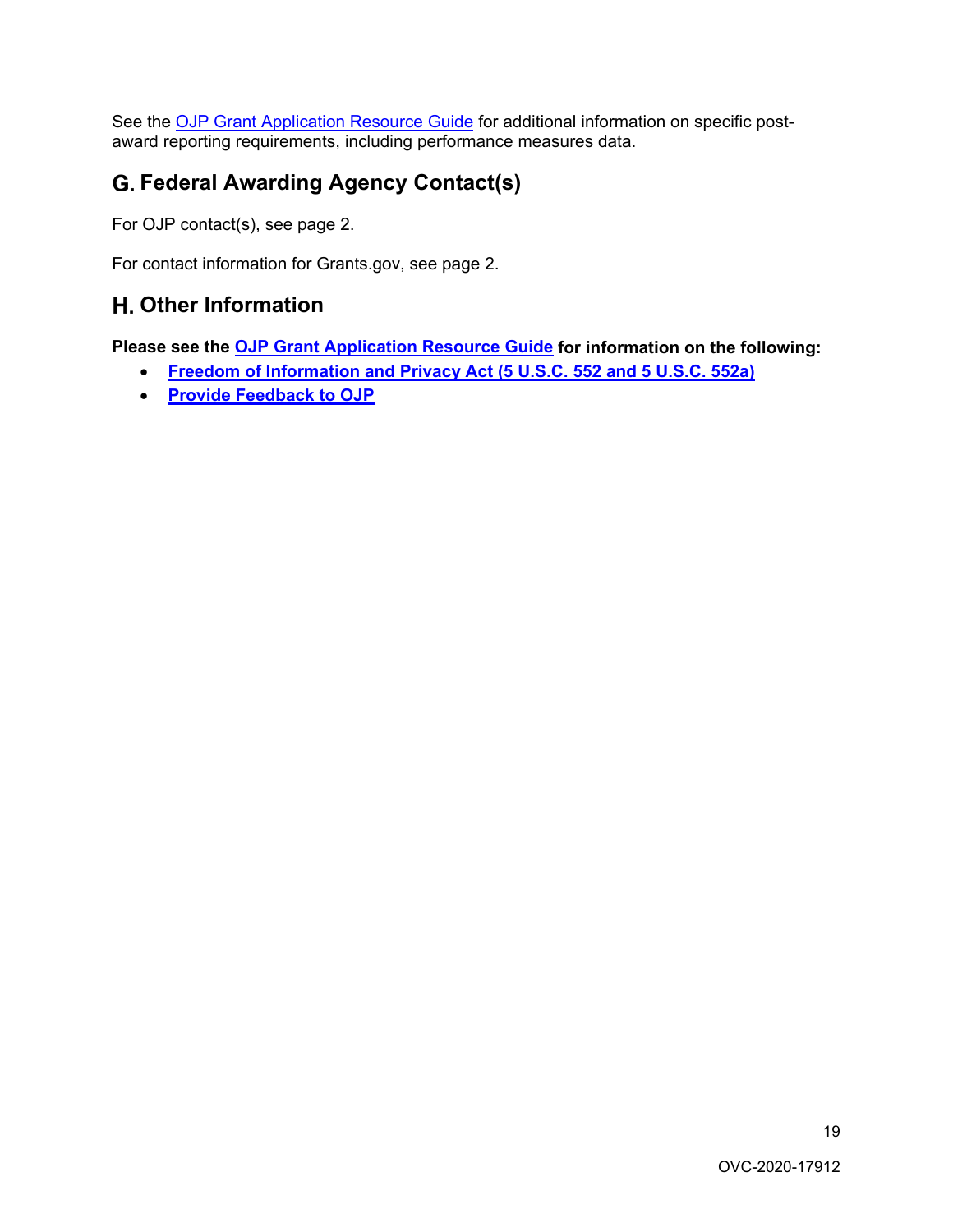#### <span id="page-19-0"></span>**Appendix A: Application Checklist OVC FY 2020 Enhancing Community Responses to America's Addiction Crisis: Serving Our Youngest Crime Victims**

This application checklist has been created as an aid in developing an application.

# **What an Applicant Should Do:**

# *Prior to Registering in Grants.gov:* □ Acquire a DUNS Number (see [OJP Grant Application Resource Guide\)](https://www.ojp.gov/funding/Apply/Resources/Grant-App-Resource-Guide.htm#howToApply) □ Acquire or renew registration with SAM (see [OJP Grant Application Resource Guide\)](https://www.ojp.gov/funding/Apply/Resources/Grant-App-Resource-Guide.htm#howToApply) *To Register with Grants.gov*: □ Acquire AOR and Grants.gov username/password (see [OJP Grant Application Resource Guide\)](https://www.ojp.gov/funding/Apply/Resources/Grant-App-Resource-Guide.htm#howToApply) □ Acquire AOR confirmation from the E-Biz POC (see [OJP Grant Application Resource Guide\)](https://www.ojp.gov/funding/Apply/Resources/Grant-App-Resource-Guide.htm#howToApply) *To Find Funding Opportunity:* □ Search for the Funding Opportunity on Grants.gov (see [OJP Grant Application Resource Guide\)](https://www.ojp.gov/funding/Apply/Resources/Grant-App-Resource-Guide.htm#howToApply) Select the correct Competition ID(see page 16) □ Access Funding Opportunity and Application Package (see [OJP Grant Application Resource Guide\)](https://www.ojp.gov/funding/Apply/Resources/Grant-App-Resource-Guide.htm#howToApply)  $\Box$  Sign up for Grants.gov email [notifications](https://www.grants.gov/web/grants/manage-subscriptions.html) (optional) (see [OJP Grant Application Resource Guide\)](https://www.ojp.gov/funding/Apply/Resources/Grant-App-Resource-Guide.htm#howToApply) □ Read [Important Notice: Applying for Grants in Grants.gov](https://ojp.gov/funding/Apply/Grants-govInfo.htm) □ Read OJP policy and guidance on conference approval, planning, and reporting available at [ojp.gov/financialguide/DOJ/PostawardRequirements/chapter3.10a.htm](https://ojp.gov/financialguide/DOJ/PostawardRequirements/chapter3.10a.htm)  (see [OJP Grant Application Resource Guide\)](https://www.ojp.gov/funding/Apply/Resources/Grant-App-Resource-Guide.htm#reportingCosts)

*After Application Submission*, *Receive Grants.gov Email Notifications That:*

- $\Box$  (1) application has been received,
- $\Box$  (2) application has either been successfully validated or rejected with errors
	- (see [OJP Grant Application Resource Guide\)](https://www.ojp.gov/funding/Apply/Resources/Grant-App-Resource-Guide.htm#submissionSteps)

# *If No Grants.gov Email Receipt, and Validation or Error Notifications Are Received:*

□ Contact the National Criminal Justice Reference Service (NCJRS) Response Center regarding experiencing technical difficulties (see page 2)

# **Overview of Post-Award Legal Requirements**:

□ Review the "Overview of Legal Requirements Generally Applicable to OJP Grants and [Cooperative Agreements - FY 2020 Awards"](https://www.ojp.gov/funding/Explore/LegalOverview2020/index.htm) in the [OJP Funding Resource Center.](https://www.ojp.gov/funding/index.htm)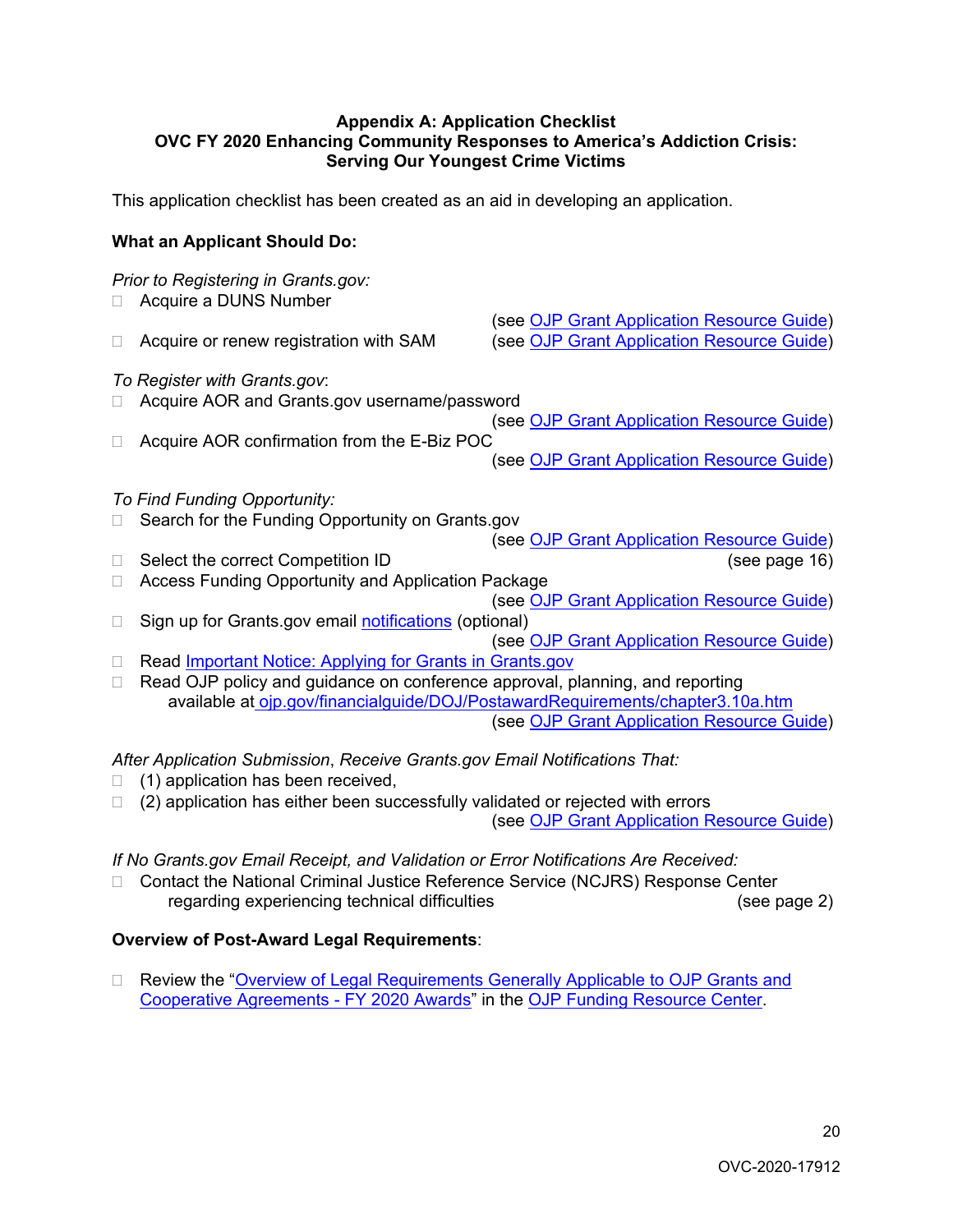#### **Scope Requirement:**

 $\Box$  The federal amount requested is within the allowable limits, specified by purpose area on page 8. Purpose Area 1 should be up to \$700,000, and Purpose Area 2 should be up to \$1.5 million, for a 3-year period of performance.

**Eligibility Requirement:** See the title page.

#### **What an Application Should Include:**

The following items are critical application elements required to pass Basic Minimum Requirements review. An application that OJP determines does not include the application elements that must be included in the application submission in order for the application to meet the basic minimum requirements, will neither proceed to peer review, nor receive further consideration.

□ Program Narrative (see page 10)

- □ Budget Detail Worksheet (including Narrative)(see OJP Grant Application Resource [Guide\)](https://www.ojp.gov/funding/Apply/Resources/Grant-App-Resource-Guide.htm#budgetInfo)
- □ Application for Federal Assistance (SF-424) (see [OJP Grant Application Resource Guide\)](https://www.ojp.gov/funding/Apply/Resources/Grant-App-Resource-Guide.htm#completeApplication)
- □ Project Abstract and the set of the set of the set of the set of the set of the set of the set of the set of the set of the set of the set of the set of the set of the set of the set of the set of the set of the set of
- □ Program Narrative (see page 10)
	- □ Statement of the Problem
	- □ Project Design and Implementation Plan
	- □ Capabilities and Competencies
	- □ Letters of Support from Project Partners, if applicable
	- □ Plan for Collecting the Data Required for this Solicitation's Performance Measures
- □ Budget Detail Worksheet (including Budget Narrative)
	- (see [OJP Grant Application Resource Guide\)](hhttps://www.ojp.gov/funding/Apply/Resources/Grant-App-Resource-Guide.htm#budgetInfo)
- □ Indirect Cost Rate Agreement (if applicable) (see [OJP Grant Application Resource Guide\)](https://www.ojp.gov/funding/Apply/Resources/Grant-App-Resource-Guide.htm#indirectCosts)
- □ Financial Management and System of Internal Controls Questionnaire

(see [OJP Grant Application Resource Guide\)](https://www.ojp.gov/funding/Apply/Resources/Grant-App-Resource-Guide.htm#internalControlsQuestionnaire)

- □ [Disclosure of Lobbying Activities \(SF-LLL\)](https://ojp.gov/funding/Apply/Resources/Disclosure.pdf) (see [OJP Grant Application Resource Guide\)](https://www.ojp.gov/funding/Apply/Resources/Grant-App-Resource-Guide.htm#lobbyingActivity)
- □ Applicant Disclosure of Pending Applications (see [OJP Grant Application Resource Guide\)](https://www.ojp.gov/funding/Apply/Resources/Grant-App-Resource-Guide.htm#applicantDisclosure)
- □ Applicant Disclosure and Justification DOJ High-Risk Grantees (if applicable) (see [OJP Grant Application Resource Guide\)](https://www.ojp.gov/funding/Apply/Resources/Grant-App-Resource-Guide.htm#applicantDisclosureHR)
- □ Tribal Authorizing Resolution (if applicable) (see [OJP Grant Application Resource Guide\)](https://www.ojp.gov/funding/Apply/Resources/Grant-App-Resource-Guide.htm#tribalAuthorizing)

 $\Box$  Research and Evaluation Independence and Integrity

(see [OJP Grant Application Resource Guide\)](https://www.ojp.gov/funding/Apply/Resources/Grant-App-Resource-Guide.htm#researchAndEvaluation)